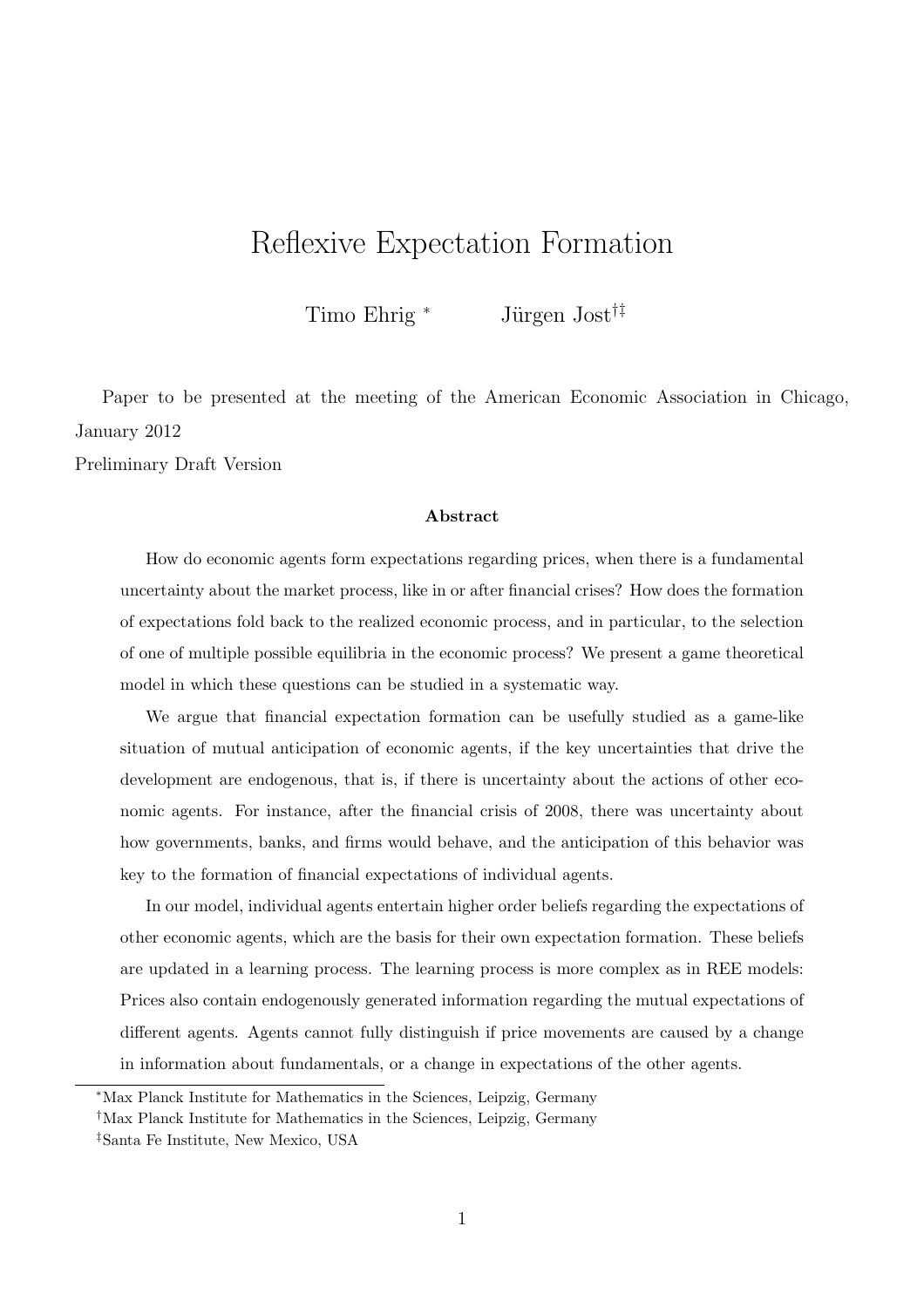### 1 Introduction

How do economic agents form expectations regarding asset prices and the development of macroeconomic quantities, when there is a fundamental uncertainty about the economic process, like after financial crises? How does this formation fold back to the realized economic process, and in particular, the selection of equilibria in the economic process? These questions are pressing, in particular after the financial crisis of 2008, and even today, as we do not yet know if we are in a stable economic trajectory.

In our view, a key shortcoming of the currently established modeling paradigms to study macroeconomic development, that is, Dynamic Stochastic General Equilibrium and Rational Expectations models, is that here price movements are assumed to be caused by events exogenous to the economy, but not by endogenously caused by changes in the higher order beliefs of the interacting agents. In many important contemporary market situations, the key uncertainties are generated endogenously, that is, agents are mutually uncertain about the actions of other agents that will determine future supply and demand conditions, and this results in mutual anticipation. Consequently, when forming expectations regarding asset prices, and macroeconomic quantities, agents need not only take into account their belief regarding fundamental values, but also regarding the expectations of other economic agents.

We hence suggest to study expectation formation as a game-like situation of mutual anticipation of economic agents. This thought has already been articulated by some macroeconomists (like in Morris and Shin, 2000). However, we argue that the analysis by Morris and Shin is not reaching far enough. In particular, Morris and Shin do not discuss how prices mediate the respective expectation formation and mutual anticipation of interacting agents.

'Global games' (ibid.) are a formal structure in which individual agents face coordination risks. However, a particular assumption regarding the structure of uncertainty is made in the global games literature. The assumption is that uncertainty is captured in a normally distributed random variable with noise that has the same structure for all individual agents. The mathematical reason why these assumptions are made is that then one can derive unique equilibriums using the Nash equilibrium as a prediction device.

One question of essential importance is if we can deviate from the Nash equilibrium approach to achieve predictability in macroeconomic models in which higher order beliefs play a central role.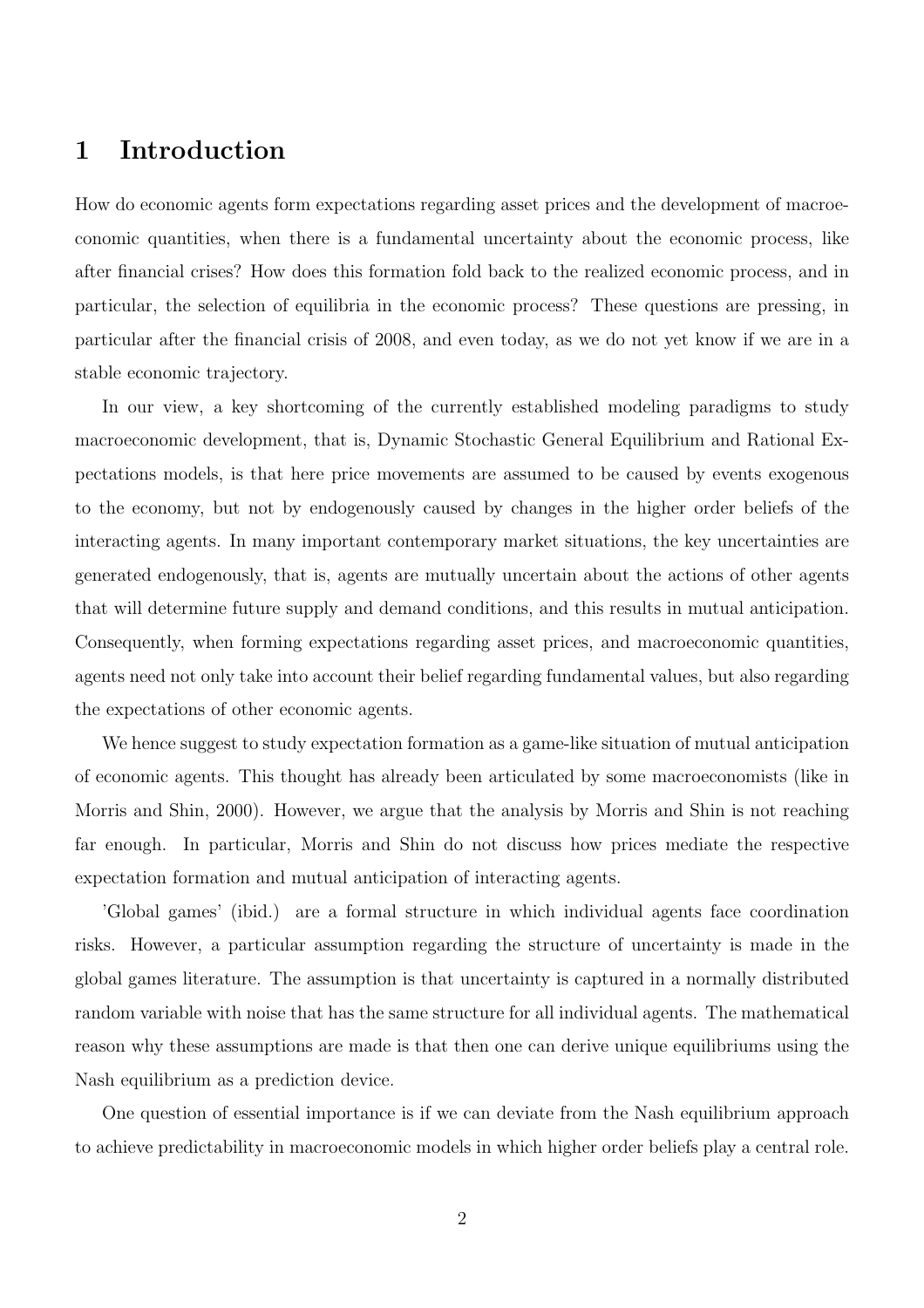In our own modeling we wish to understand how the history of the economy, and the corresponding alignment of higher order beliefs, brings about predictability. To be able to do this, we draw on epistemic game theory (developed by Adam Brandenburger and others, see e.g. [5]). We study price formation in a strategic market game setting. The role of higher order beliefs in price formation is not fully understood in theory. By drawing on strategic market games rather than a general equilibrium approach, we are able to make the agents aware of how they will reveal information by their trading behavior. Moreover, we are able to express almost any structure of uncertainty in our model, generalizing from the particular assumptions made in the global games literature. Another salient feature of the real world that we can study explicitly in our model is that some smart agents (like central banks) may try to influence the beliefs of other agents by their buying/ selling behavior, and plan ahead how the beliefs of others may evolve.

That prices mediate information is, of course, a commonplace. However, in REE models, the mediation by prices is oversimplified: By making the (rather strong) assumption of common knowledge of the price function, in these models, prices fully reveal the information of the participating agents. In reality, we argue, prices mediate expectations, but in far more complex ways. Prices reflect expectations of the interacting economic agents, but these expectations reflect if the market participants anticipate pessimistic or optimistic equilibria in the economic process, and how uncertain they are regarding the actions of others in the future. In some cases, some agents may even actively influence prices to shape (and even misguide) the expectation formation of other agents. In our model, prices hence become more informative than in REE models: Prices also contain endogenously generated information regarding the mutual expectations of different agents. The theoretical perspective that prices contain endogenous information, information regarding the mutual beliefs of interacting economic agents, is, to our knowledge, new to the literature.

We argue that this theoretical perspective promises to be helpful to analyze a range of pressing questions in a new way. Take the example of interest rates for government bonds of weak Euro countries like Ireland or Greece. The interest for these papers reflect the fear of default, but default is not an exogenous event. Default of government bonds is a complex outcome of actions of many participating agents. For instance, whether or not other Euro countries will support the weak countries heavily influences the possibility of default. But a decision whether to support or not is not an exogenous event, but an action from a deliberate government, who also anticipates the other participating agents. Hence, the interest rates for government bonds of weak countries are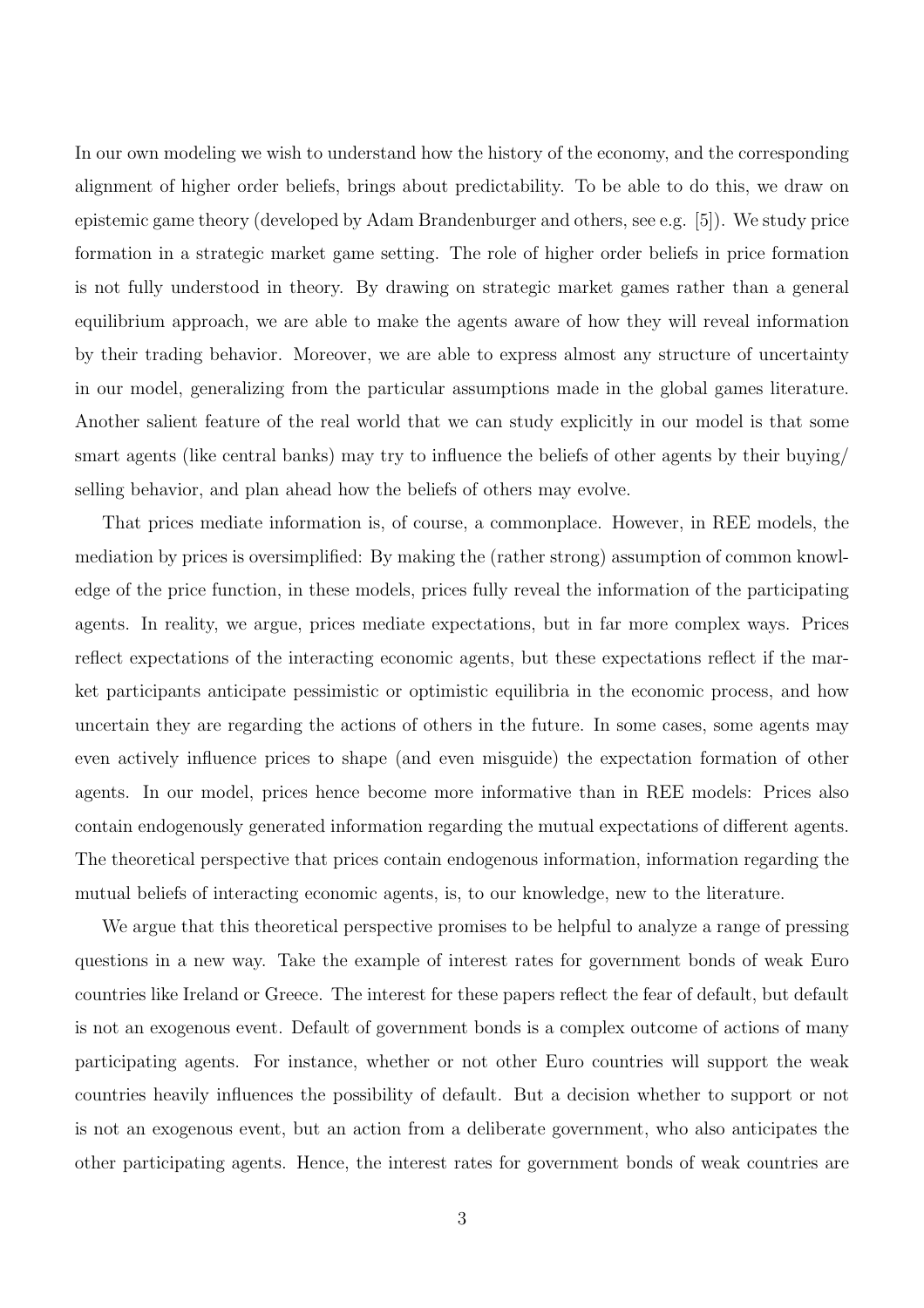the outcome of mutual anticipation of different agents.

It is often remarked that severe depressions are *not* primarily caused by exogenous events, like natural catastrophes, but rather by collective uncertainty regarding the expectations of other economic agents (see, for instance, Akerlof and Shiller, 2009).

Furthermore, consider the following example of verbalized reasoning. As a plausible example how practitioners may think, consider the following quote from the newspaper "the Economist " in 2010: "Interest rates will stay low only if growth remains slow. But if economies grow slowly, then profits will not rise fast enough to justify current share prices and incomes will not rise far enough to justify the prevailing level of house prices. If, on the other hand, the markets are right about the prospects for economic growth, and the current recovery is sustained, then governments will react by cutting off the supply of cheap money later this year." ("Bubble warning", The economist, Jan 7, 2010)

The journalist considers conditions of future supply and demand, about the expectations of other economic agents ("the market"), and about possible strategic actions ("governments cutting off the supply of cheap money"). The journalist also wondered if the majority of other agents ("the market") is right in terms of its expectations on growth.

The journalists reasoning is clearly a kind of boundedly rational reasoning. However, in some sense, his reasoning (and the resulting expectations) actually involve more complex reasoning as would be assumed to be in rational expectation models. In particular, he is aware that all economic agents have to cope with only partial awareness about future supply and demand conditions, and that, in consequence, agents strategically co-ordinate their expectations.

What are the dynamics in an economy in which all agents strategically anticipate their peers, if we picture all agents reasoning like the journalist in the quote above? Below, we present a model to analyze this question.

In our model, agents form expectations on the basis of mutual anticipation of their actions. They entertain beliefs on beliefs of the other agents. But moreover, agents plan ahead how their own actions will alter the beliefs of other agents over time.

With our model, we offer a structure to study the following questions in a systematic way: 1. What can agents read, theoretically, from prices, when knowledge is incomplete? 2. We allow the beliefs of the agents to be a priori inconsistent. Will the expectations of the agents become consistent over time?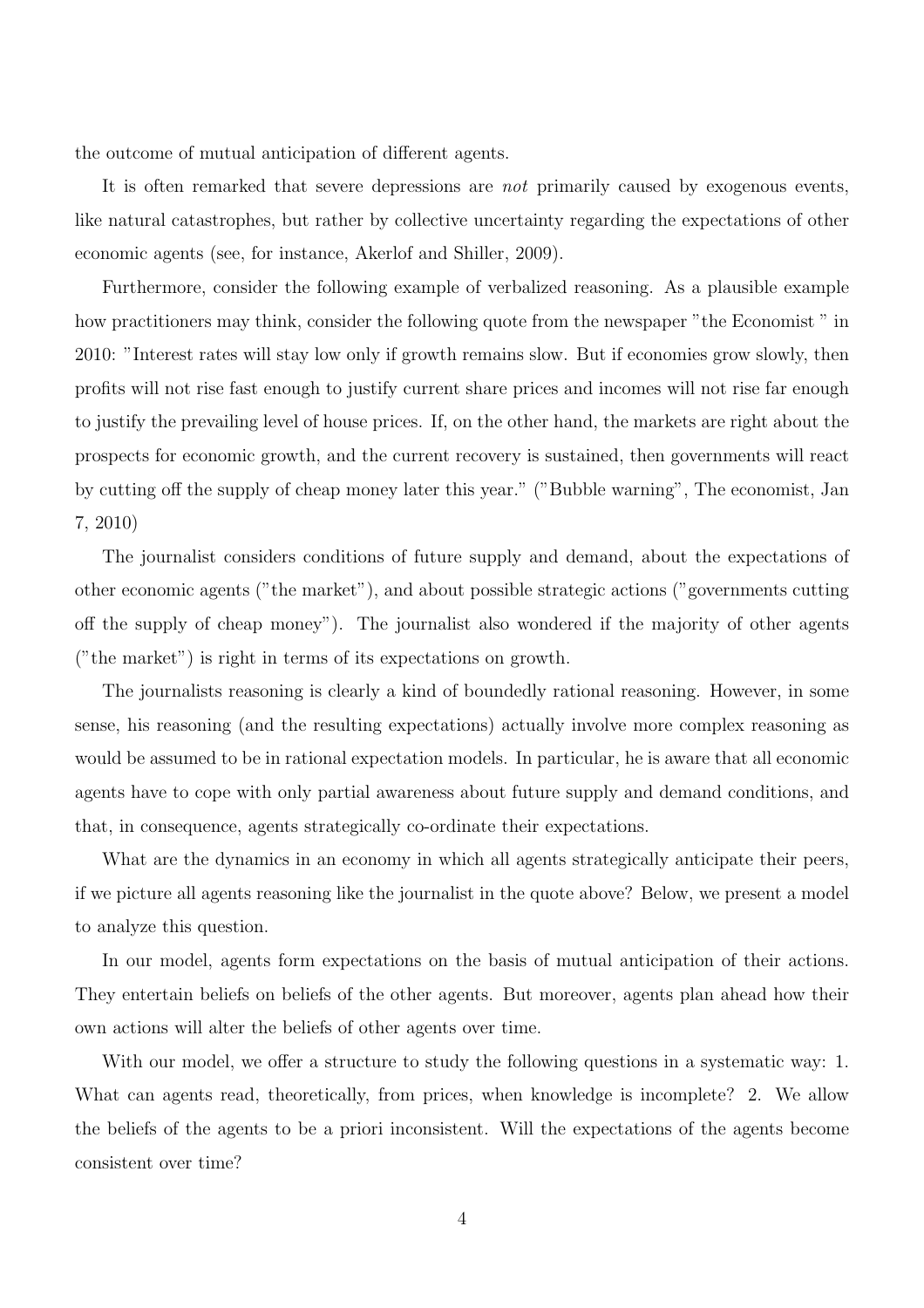In the literature, there exist several sophisticated models how agents can model the expectation of the market, that is the aggregate expectations of the collective of other agents. In this context, in particular the effect of random perturbations or shocks has been studied, with mathematical tools from the theory of stochastic processes. In existing models in which forecasting the forecasts of others is a key problem (Townsend, [36],Romer [31], Lorenzoni, [24]), forecasting others boils down to a problem of learning about information diffusion. In those models, agents have to solve an optimal inference problem. The key point is that price movements, e.g., as a result of external perturbations, reveal more information than absolute prices only, in particular about fundamental information that others may possess. At equilibrium, the expectations of the agents are consistent with the market that they generate. However, the possibility for the agents to solve their optimal inference problem hinges upon a general agreement on the uncertainties that unfold while the economy evolves. We argue that this general agreement often does not exist. Consequently, the mutual anticipation of the agents may, or may not be resolved in a self-consistent way.

We are (in long term perspective) motivated by a search for an alternative theory of economic expectation building. In the recent discussion, macroeconomic models based on dynamic stochastic general equilibrium models (that are based on the idea of rational expectations) were subject to criticism (Krugman, 2009, [23]; Colander et al. 2008 [9]). However, few theoretical alternatives to rational expectation models have been proposed. The suggestions in [9] are to use agent-based modeling, or to follow an "engineering" approach to macroeconomics. The suggestion to use agent based simulations is valuable, but we see the danger that such modeling is no longer analytically tractable, and it might be difficult to develop a coherent theory based on agent based simulation. In an "engineering" approach to policy making, one would dispense itself of a micro-foundation of the actions of economic agents, and a potential risk is that little theoretical process is made.

To maintain analytical rigor, as in DGSE and REE models, we argue, the analysis of economic expectation formation should be based on game theoretical analysis. However, there are some theoretical assumptions from these models that we do not maintain in our own modeling. We will now discuss these deviations.

In rational expectation equilibrium models (compare e.g. Dubey (1987) for a review) prices are fully revealing of the information of the agents. Ben-Porath and Heifetz ([6]) show that prices may not fully reveal states of nature when agents entertain heterogeneous beliefs on the price function, even though rationality and market clearing are common knowledge among the market agents.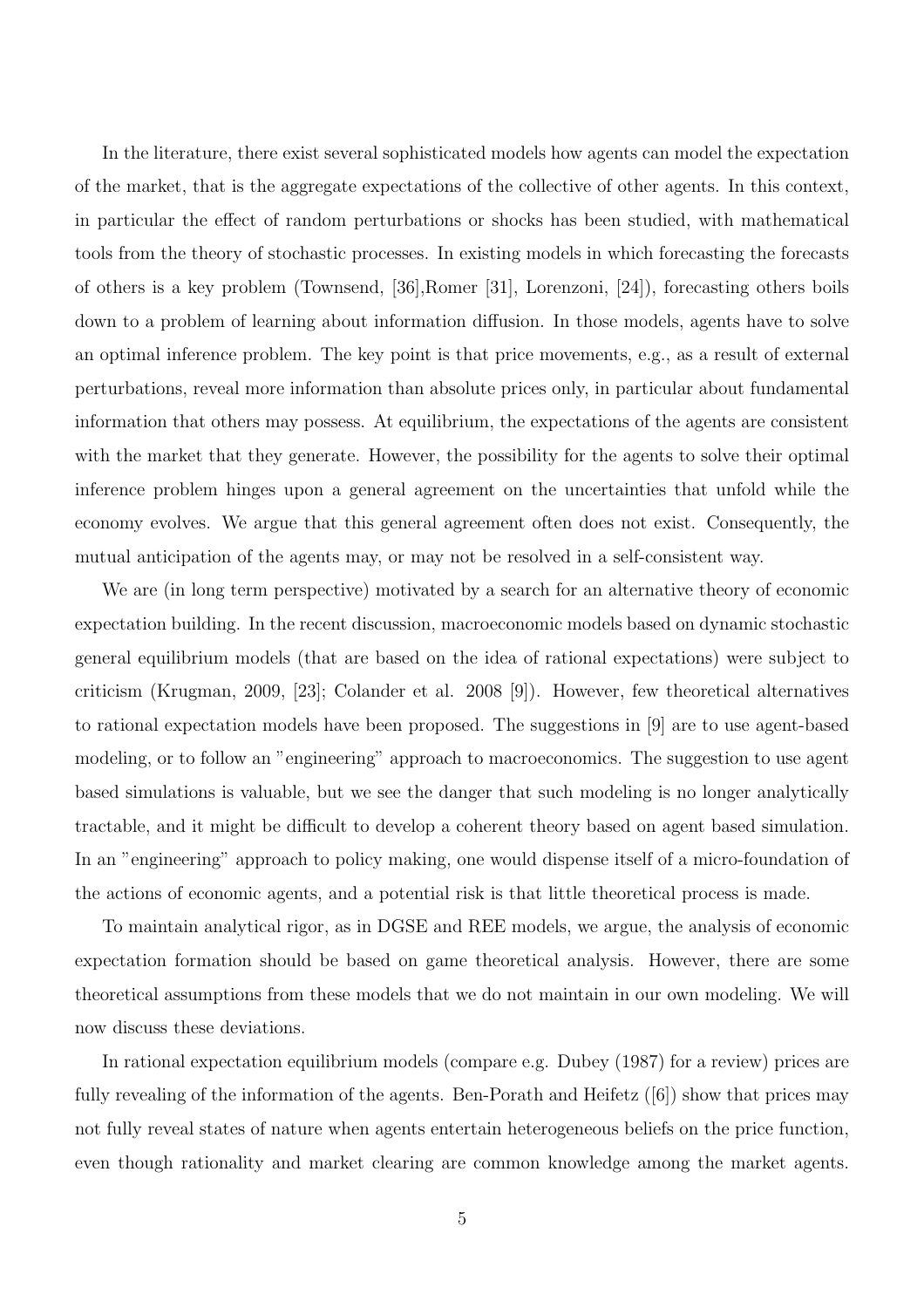We argue that heterogenous beliefs regarding the price function are the real-world condition we need to deal with. We regard Ben-Porath and Heifetz results as important and provocative, and argue that their paper raises further important questions: If prices are not necessarily revealing information, as a given price can be consistent with different combinations of fundamental values and higher order beliefs of the interacting agents, do the higher order beliefs of interacting agents become more consistent over time, due to a learning process of the involved agents? Does this then lead to the revelation of information via prices over time? Or can higher-order uncertainties lead to severe inefficiencies in markets, and may we need additional institutions in markets to ensure that prices reflect the information that individual agents posses?

We hence study an economy in which prices are, like in the Ben-Porath and Heifetz paper, consistent with different combinations of fundamentals and higher order beliefs. Our contribution is to study an economy in which the agents anticipate the (putative) evolution of beliefs of other agents, and base their own present decisions on this anticipation. This dynamic setting allows us to investigate under which conditions higher order beliefs get aligned (and if prices then become information revealing) or if in some cases higher order uncertainties lead to severe coordination failures.

We believe that this study is important, because it has consequences for policy-making. In particular, if prices are not necessarily fully revealing information this implies that economic coordination is not necessarily efficient.

In our own model, we maintain the assumption of full rationality. That is, in our model, rationality as defined in Savage (1954) of all agents is common knowledge among the agents. But as has been pointed out by other scholars already (compare e.g. Angeletos (2011), Ben-Porath and Heifetz (2010) even given common knowledge of rationality the expectation formation of economic agents can be complex, and lead to endogenous fluctuations in the economic process. Endogenous uncertainties and fluctuations can arise even given fully rational agents, and our paper is one contribution in the emerging literature that attempts to understand how these uncertainties and fluctuations can be tamed.

Before we proceed, we briefly discuss the key technical contributions of this paper.

While market interaction and price building processes have already been studied as strategic market games, incomplete knowledge of the interacting agents has so far only been studied in the spirit of Harsanyi (1967). While Harsanyi's seminal contribution allowed huge steps toward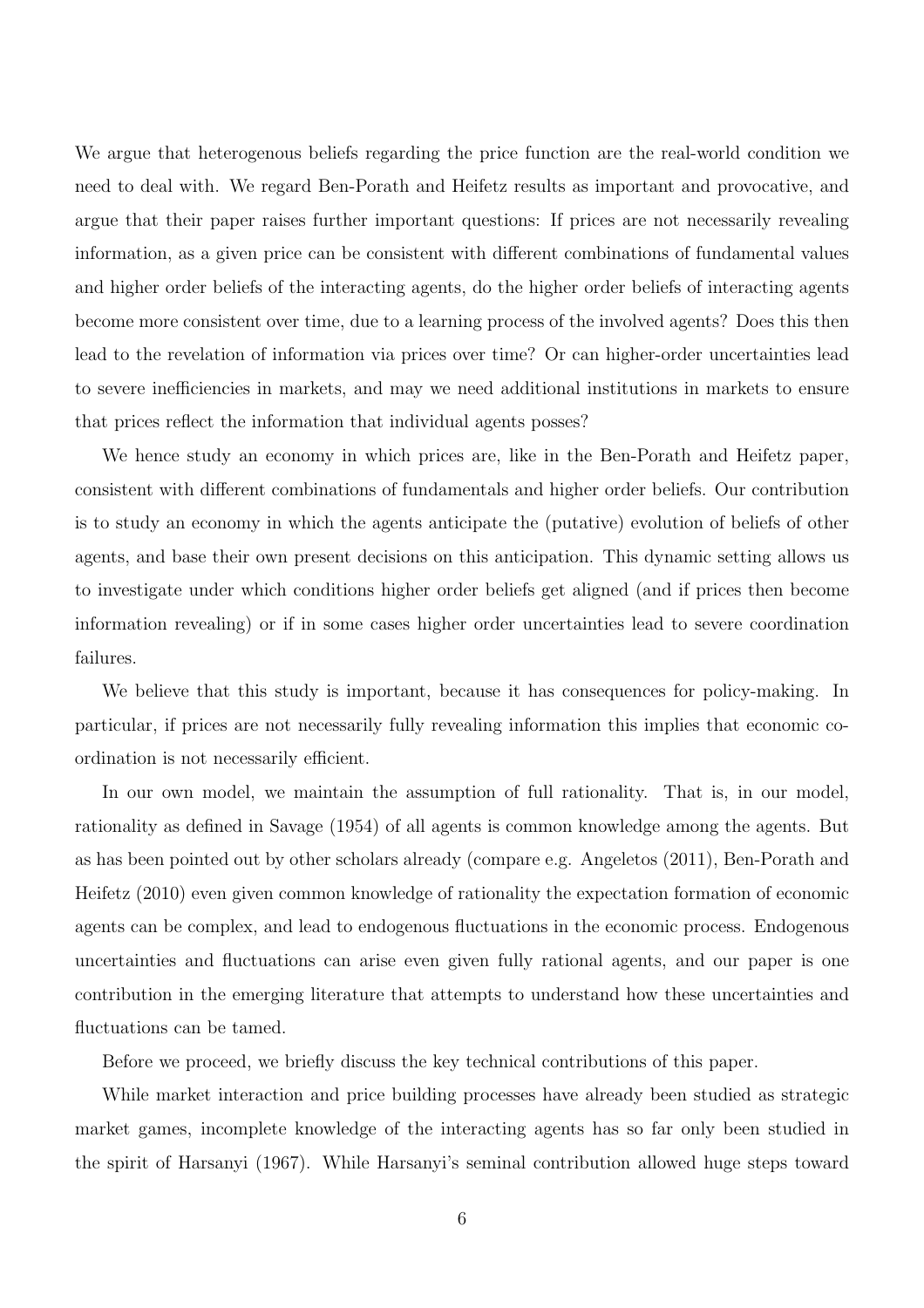analyzing market interaction given informational uncertainty, we argue that we need to move beyond Harsanyi to fulfill the promises we made above.

In Harsanyi's 'Bayesian games', *the structure of the uncertainty that is to be resolved* is assumed to be common knowledge. Even though agents are allowed to entertain different degrees of uncertainty, in Harsanyi (1967) each agent's uncertainty needs to be expressible in form of a partition of a state space, *and the agents need to entertain identical prior belief about the 'objective' probability distribution over the singleton elements in the state space*. By making this assumption, agents' beliefs are *by construction* consistent with the process that they generate. We think that a characterizing element of real economies is that the agents would not be able to agree on a prior distribution over fundamental values.

The assumptions of Harsanyi have already been critically addressed in the literature, for instance, in Kadane ([21]). In our approach, agents do share some knowledge about the economy (the equations of the model), but the disagreement on the probability distributions over fundamentals makes the expectation formation problem of the agents more complex. In particular, they need to plan ahead in their assumptions regarding the evolution of the beliefs of the other agents.

The paper will continue as follows. In the next section, we will present our model. In the subsequent section, we present an older version of our model, which we include, as here some ideas, like the anticipation of the agents regarding the evolution of the beliefs of other agents are sketched which are not yet included in the newer version of the model. We will then discuss our model, and finally conclude the paper.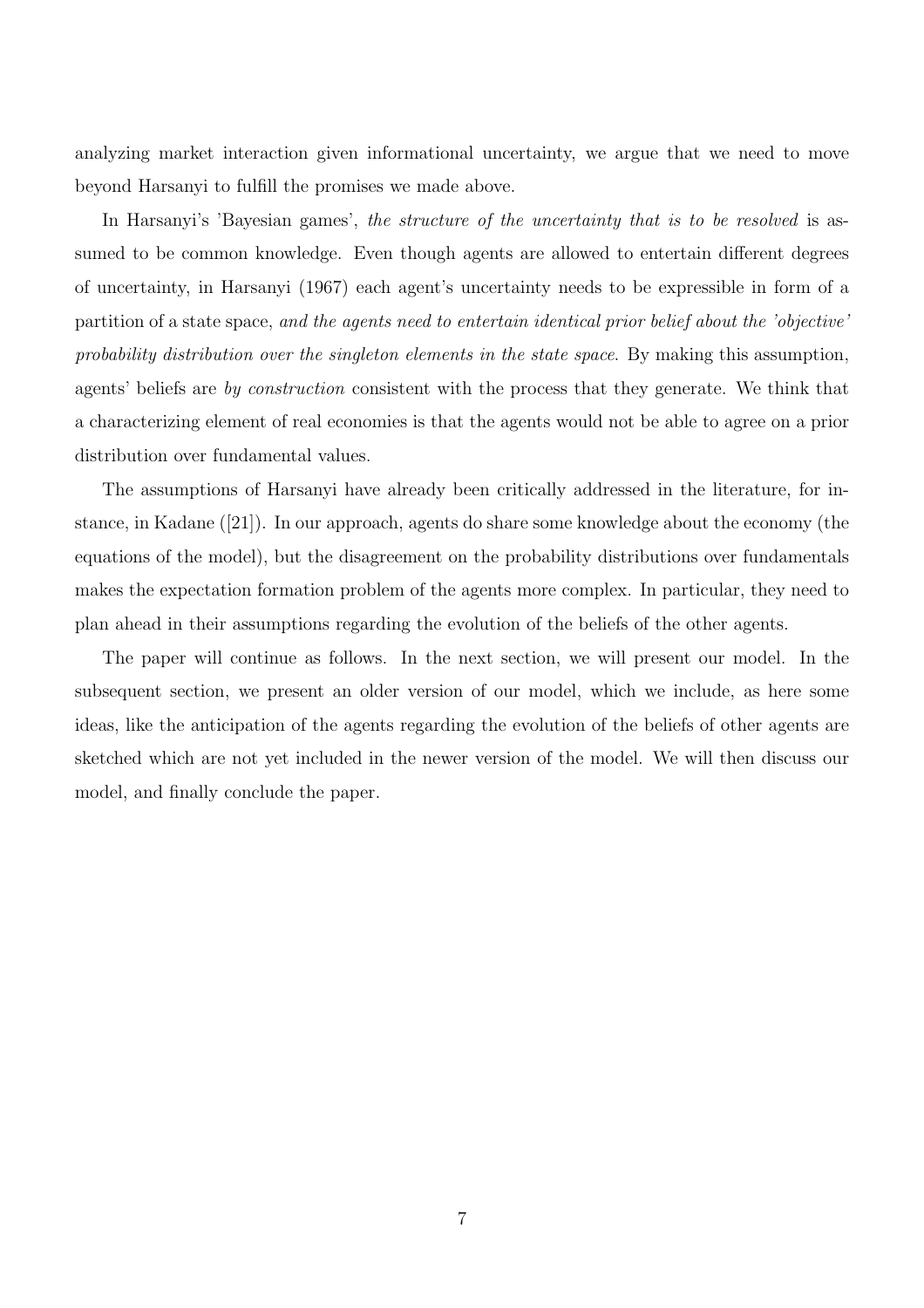## 2 A Model of Reflexive Expectation Formation

#### 2.1 A strategic market game

The basic model works with integer time  $t$  and contains a financial institution, called, for simplicity, 'bank', that lives as long as it does not default, and at each t, N short term creditors, called, again for simplicity, 'investors', that lend money to the bank which the bank then returns with interest to them at  $t + 1$ , unless it defaults. When the bank defaults at time  $t + 1$ , the investors from time t loose their money, and the bank foregoes its opportunity for future profits. In order not to default at  $t + 1$ , the bank must find sufficiently many new investors so that the bank can pay out the previous ones.

We model the interaction between the bank and the investors as a strategic market game in the sense of [12].

At time t, the bank (agent 0) chooses how much to pay back at time  $t + 1$  for the short term credit issued to her at time t. The amount is called  $\beta^{t+1}$ . A choice of the quantity of this amount is the bank's strategy at time one.  $S_0^t = \{ \beta^{t+1} \in \mathbb{R}^+ \}$ 

At time  $t$ , an investor  $i$  choses how much of her endowment to spend to buy short term debt, given the anticipation of a price  $p<sup>t</sup>$  (to be defined below), which it will only learn about ex post. There are N investors. The supply of money from selling short term debt to the bank at  $t$  is  $\sigma^t = \sum_i \sigma_i^t$ . Here, the constraint is that the investment  $\sigma_i^t$  of agent i cannot exceed her endowment (which will be described below). This defines i's strategy space  $S_i^t$ . The investors and the bank choose the corresponding variables  $\sigma_i^t$  and  $\beta^{t+1}$ , resp., independently of each other. The price of short term debt then is

$$
p^t = \frac{\beta^{t+1}}{\sigma^t}.\tag{1}
$$

The precise market mechanism is quite important for any epistemic analysis: who sees what and when? what are the precise information flows? In the paper of Shin [34] it is made clear that the choice of the market mechanism will drive higher order dynamics. Without entering into these details here, we only point out that the model assumption employed here captures the idea that the bank has to offer its investors the prospect of a sufficient future gain, and the business becomes more costly for the bank the fewer investment money it can generate. At the moment in Europe, this is not the way actual credit markets function, as the unsecured inter-bank market almost dried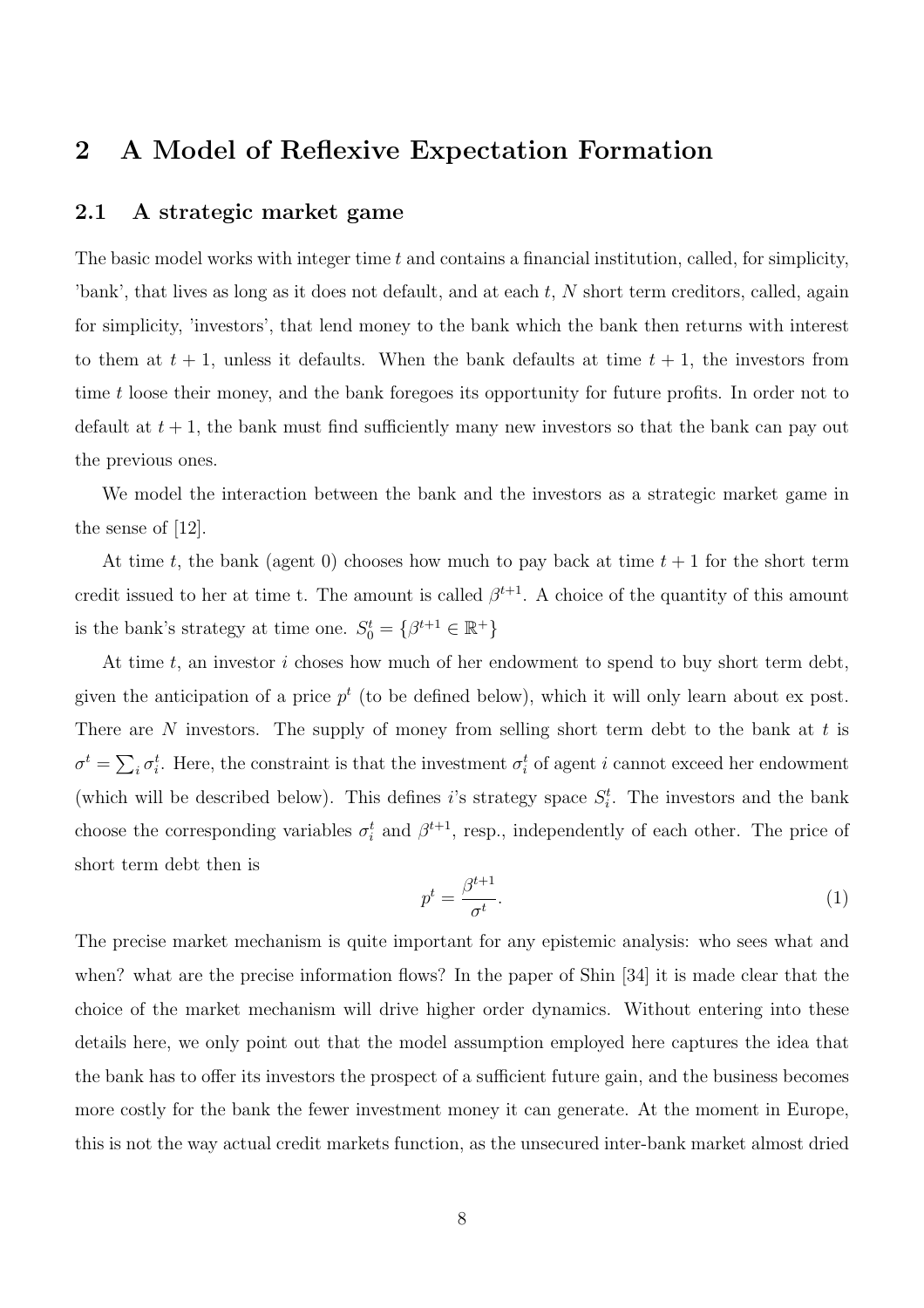up and is replaced by the collateralized interbank market and increased lending of the central bank to the different financial institutions. However, the model may regain relevance once this market is again in place. In any case, the model is a theoretical study of the mediation of aggregate coordination risks by prices, a theoretical study thus far missing in the literature.

Thus, the investors, having learned  $p^{t-1}$ , decide about their investments  $\sigma_i^t$  before knowing  $p^t$ . Likewise, at time t, the bank knows  $p^{t-1}$ , and since (in contrast to the investors) it also knows  $\beta^t$ , it can deduce the total investment volume  $\sigma^{t-1}$ . When deciding  $\beta^{t+1}$ , it does not yet know  $p^t$ either.

The balance of the bank at  $t$  is

$$
b^t := \rho(t)b^{t-1} + \sigma^t - \beta^t,\tag{2}
$$

where  $\rho(t)$  is a random factor whose distribution will be discussed below. The precise value of  $\rho(t)$ is not revealed to the investors, but they know its distribution. The bank learns the value of  $\rho(t)$ at time  $t$ , but does not know it before  $t$ ; again, of course, the bank knows its distribution.

Thus, the bank receives  $\sigma^t$  from its investors, pays out  $\beta^t$  to the investors from the previous time period, and earns money in proportion to its cash reserves from previous periods.

The bank defaults at time t when  $b^t < 0$ . If the bank defaults at t, then by definition,  $R^{\tau} = 1$ for all  $\tau \geq t$ , otherwise  $R^t = 0$ .

The investors are short-lived, they enter the market at t and consume and leave at  $t + 1$ . Each investor i at time t has an endowment  $\rho_I(t)e_i$  in the time period that she is born. Here,  $\rho_I(t)$  is simply a suitable growth factor to make the model consistent. We assume that this factor is the same for all investors. It may be interpreted as some kind of macroeconomic growth rate. We shall also need this factor's expectation value  $\bar{p}_I(t)$ .  $E_i$  is the space of possible discounted endowments of agent i,  $E = E_1 \times \cdots \times E_N$  is the space of possible discounted endowments of all agents.

The expected payoff of investor i at  $t + 1$  is

$$
\pi_i^{t+1} = (1 - R^t) p^t \sigma_i^t - \bar{p}_I(t+1) \sigma_i^t. \tag{3}
$$

The payoff measures the reward or loss of the investor who has made a decision what to invest on the basis of the observed history of the play at  $t$ .

The investor, of course, has the alternative not to invest at all in which case her pay-off would be 0. Thus, she will invest only if she believes that the bank will not default  $(R^{t+1} = 0)$  and that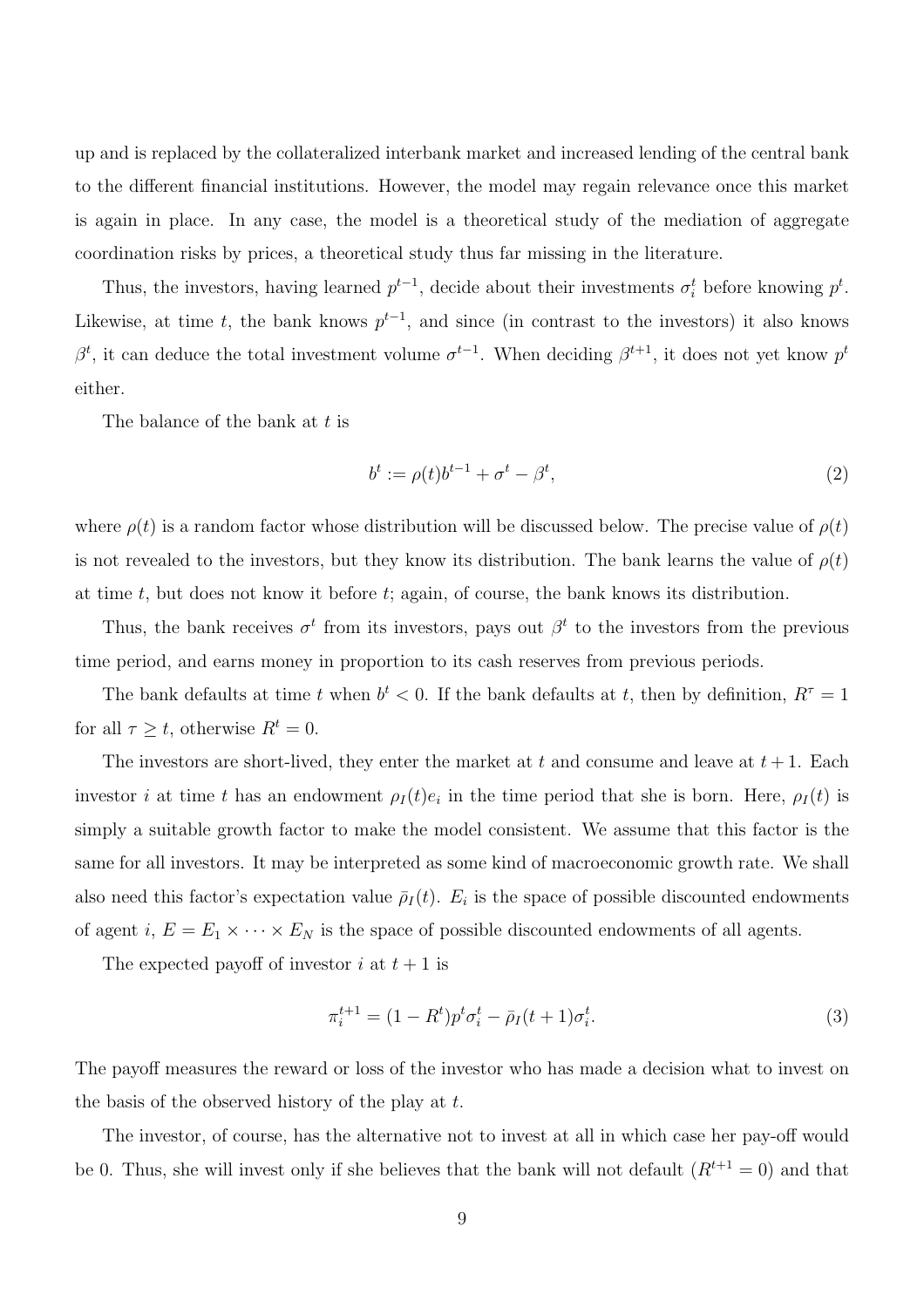$p^t > 1$ . Thus, the bank needs to repay more at  $t + 1$  than it has collected at t, i.e.  $\beta^{t+1} > \sigma^t$ . The bank can do that, however, only when it collects more than it pays at time t, i.e.,  $\sigma^t > \beta^t$ . Therefore, the balance of the bank needs to grow over time, and the bank thus needs a positive factor  $\rho(t)$  in (2).

At each time t, the aim of the bank is to maximize its profits  $b^{t+1}$  at  $t+1$ . We assume here that the bank does not possess a longer time horizon than 1, for instance, because that is the period of the term of office of its CEO.

We assume that all equations of our model, and the utility functions, *the distribution of growth factors*  $\rho(t)$ *<sub>I</sub>* and  $\rho(t)$ *, the complete price history* and the agents' endowments are common knowledge.

*What is* **not** *common knowledge are the*  $\rho(t)$ 's and the b<sup>t</sup>'s. We will make use of epistemic *game theory to analyze the corresponding mutual uncertainty. We will discuss in what ways this analysis is more general than the analysis in global games.*

### 2.2 Strategy for Analysis

In the following, we will analyze the game with the help of epistemic game theory (Brandenburger 2007, [5]). A basic assumption of such an approach is that every agent can put himself into anybody else's perspective and reason from that perspective on the basis of putative assumptions. Assumptions of common knowledge of rationality or of common belief in it can serve to make the reasonings of the different participants consistent and constrain and align them, but this need not necessarily be the case.

An important feature of our epistemic analysis will be the coupling of different times in the optimization schemes and belief dynamics of the agents. Our epistemic analysis will not be conclusive, that is, we shall not be able to deduce a unique collection of rational and consistent actions. We consider this, however, not as a deficit of our model, but rather as an aspect to be expected also in more realistic settings. *More precisely, we assume that for an analysis of macroeconomic coordination problems to be conclusive, we need to make additional assumptions on the current cognitive hypotheses of the interacting agents. For a model to be predictive, we argue, we need to include assumptions of the cognitive hypothesis into the description of the game that is a model of the macroeconomic coordination. The cognitive hypotheses cannot be derived from common knowledge*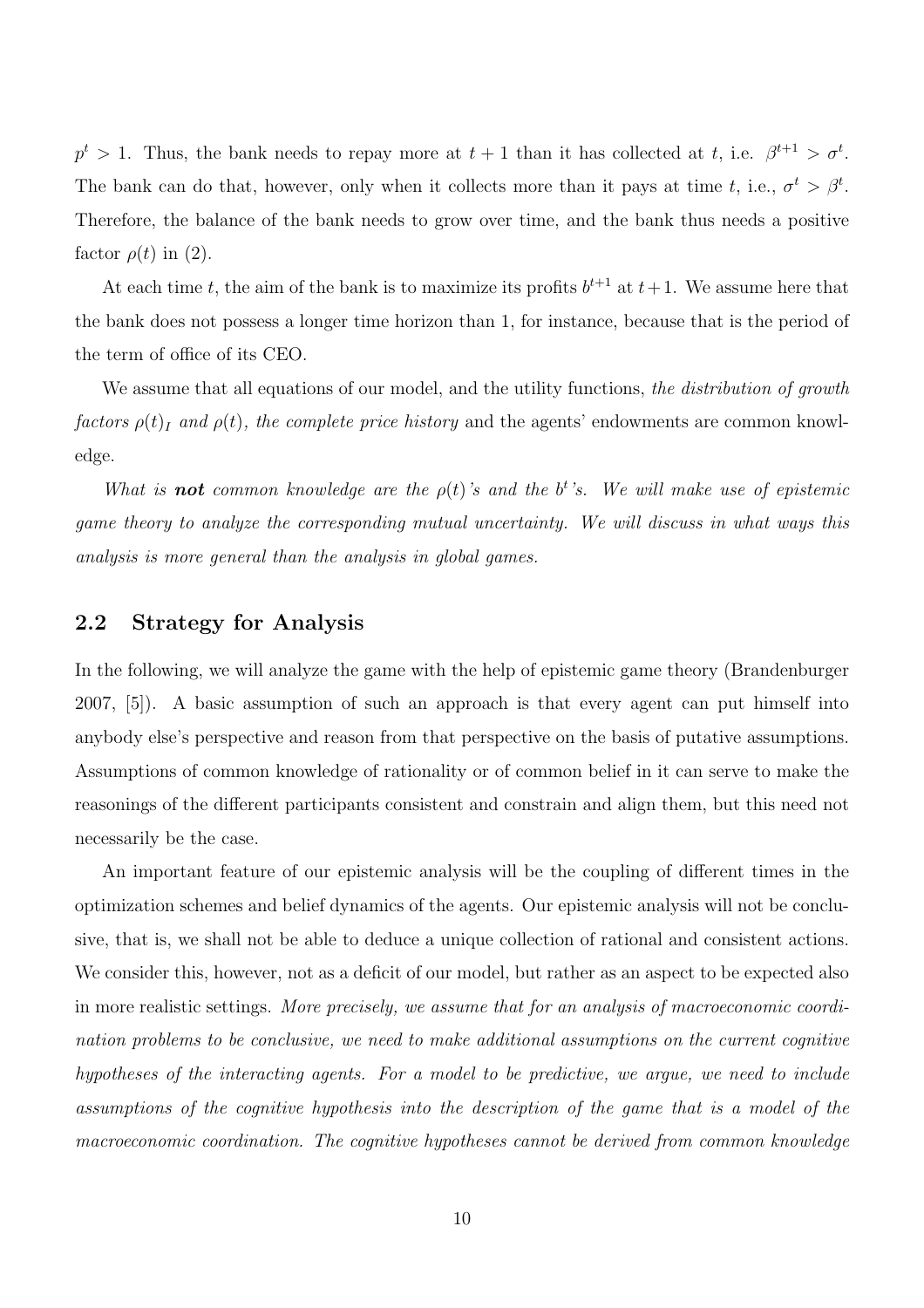*about certain aspects of the interaction situation, as we will discuss.*

The essential questions for the agents are the following. For  $i$ , a time  $t$  agent:

- 1. Will there be enough supply of money from investors at both times t and  $t + 1$  to ensure that the bank will not default at either period?
- 2. How many other investors will be willing to invest at time t and how much of their endowment are they willing to invest, that is, what is the price  $p<sup>t</sup>$  that will determine my gain at  $t + 1$ in the non-default case?

For the bank:

3. How should I set  $\beta^{t+1}$  in order to ensure that on one hand, enough investors will think investment to be profitable and that on the other hand I will earn a profit? Here the challenge is the following. The CEO at  $t$  will only influence the price that is seen ex post for investors at t; he will influence the ex ante expectations of the investors at  $t + 1$ . The investors' expectations at t are influenced by their predecessors. However, the CEO at  $t$ only cares about the performance of the bank at  $t + 1$ , in the same manner as the CEO at  $t-1$  only cared about the performance of the bank at t, etc. What do we assume that the CEO at t knows? He should know  $b^{t-1}$  and  $\rho(t)$ . About the risk of default at t, this CEO can do nothing about. He can only hope that his predecessors cared about it, but he can neither influence  $\rho(t)$  nor  $\sigma^t$ , as he cannot give any information to the investors at t. His choice of  $\beta^{t+1}$  will influence the thinking of investors at  $t + 1$ , but not at t. Set up this way, the only reason for a CEO at t not to set  $\beta^{t+1}$  to zero is the following: He knows that the investors know the stochasticity of  $\rho(t)$ . Thus, he knows that if he chooses a  $\beta^{t+1}$  which is very low (which would only be 'fair' given the unlikely case of a very positive  $\rho(t)$ , investors will observe a low price and not invest at  $t + 1$ , which increases his default risk (and this CEO cares about the balance at  $t + 1$ , as this is what is payoff relevant for him. However, if this CEO knows that  $b^t$  is actually quite high, and makes a bet that even given potential losses from  $\rho(t+1)$ , he might well set  $\beta^{t+1}$  to zero, as so, he has no 'cost' of paying back at  $t+1$ . Of course, doing that, he also takes into account that investors at  $t+1$  will not invest, leaving no additional short term income to him.

Clearly, these questions are interlinked, and an epistemic analysis needs to take this into account.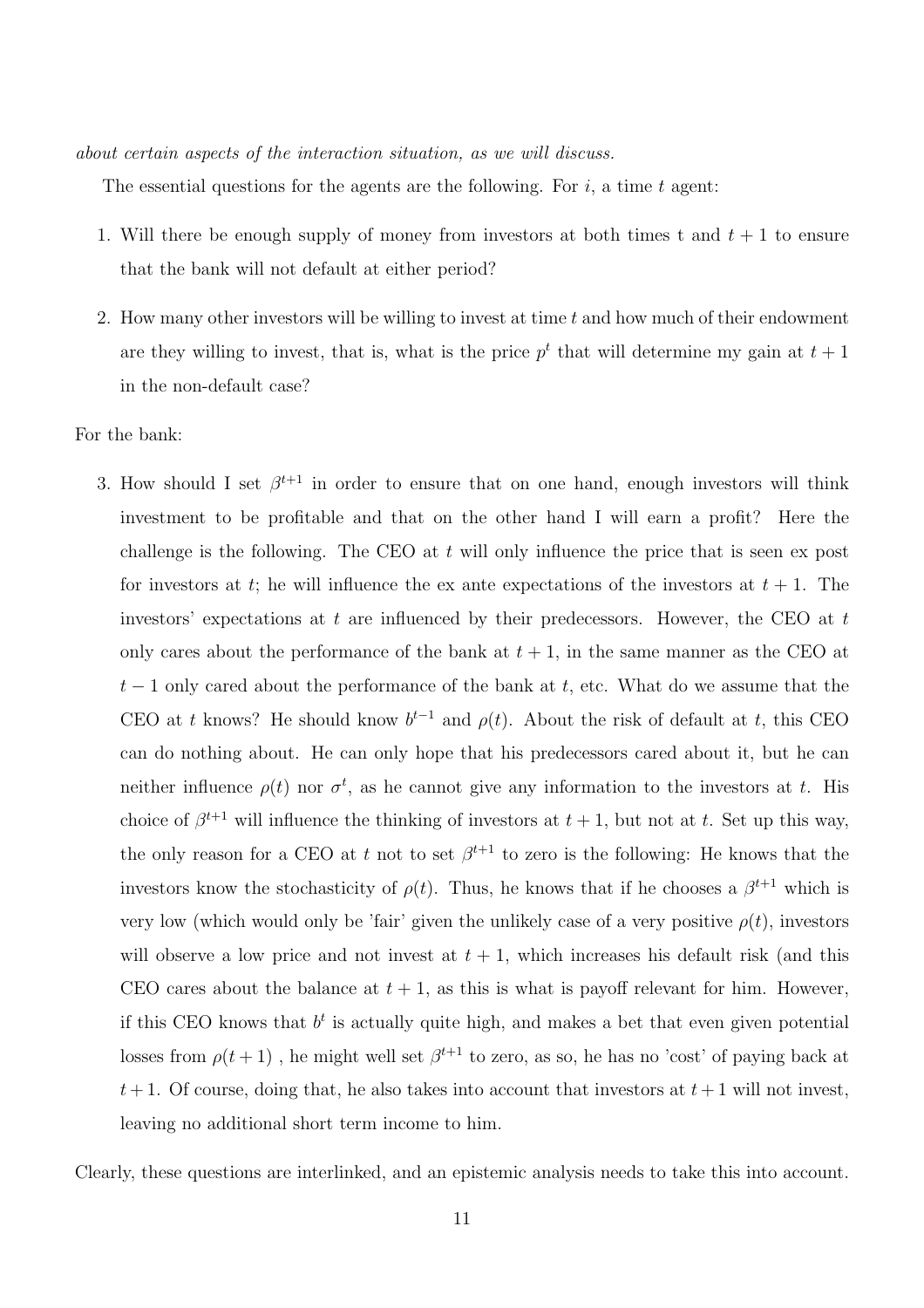We have set up the model in such a manner that it is invariant under time shift (after discounting the growth factor inherent in the model), and therefore at each time  $t$ , there is a baseline epistemic scenario: Each investor  $i$  at  $t$  reasons that she is in the same structural situation as investors at previous times, and that the investors at  $t + 1$  (on whose willingness to invest it depends that i will get her pay-off) are likewise in the same structural situation. Also, this then also holds for all her coinvestors at time  $t$ . Thus, since the scheme has worked in the past, i.e., the bank has not defaulted, and investors had invested because from their prior history they had expected a pay-off, it should continue to work now and in the future, and therefore, every investor now and in the future should invest in the same manner that past investors had. And since i believes that everybody will reason in the same manner as she herself, she should go ahead and invest. If, indeed, every investor reasons in that way, this is self-confirming and self-fulfilling.

Likewise, the bank CEO at t may simply assume that his predecessors in the past had already optimized the scheme and that the investors will behave in the same manner as their ancestors in the past did, and so, he should choose  $\beta^{t+1}$  such that  $p^t = p^{t-1}$ .

This baseline epistemic analysis needs the assumption that the distribution of the stochastic growth factor  $\rho(t)$  in (2) is invariant and uncorrelated over time, that is, the  $\rho(t)$  are i.i.d.

We assume that the bank knows the value of  $\rho(t)$  at time t, that is, when specifying  $\beta^{t+1}$ , but not earlier.

The other agents are not told that value, but may attempt to infer it from  $p<sup>t</sup>$ .

So, let us put into the position of the bank CEO at time t. According to  $(2)$ , he wishes to maximize

$$
b^{t+1} = \rho(t+1)b^{t} + \sigma^{t+1} - \beta^{t+1}
$$
  
=  $\rho(t+1)(\rho(t)b^{t-1} + \sigma^{t} - \beta^{t}) + \sigma^{t+1} - \beta^{t+1}$   
=  $-\beta^{t+1} + \sigma^{t+1} + \rho(t+1)\sigma^{t} - \rho(t+1)\beta^{t} + \rho(t+1)\rho(t)b^{t-1}.$  (4)

In this equation, the CEO at time t chooses  $\beta^{t+1}$ , and he thereby influences the investors' investment  $\sigma^{t+1}$ , that is, the second term. The investment  $\sigma^t$  in the third term is determined independently by the investors at time  $t$ , but based on information overlapping with the one that the CEO possesses.

The remaining terms have already been determined in the past and therefore are no longer under our CEO's control. Nevertheless, they will not only contribute to his target variable  $b^{t+1}$ ,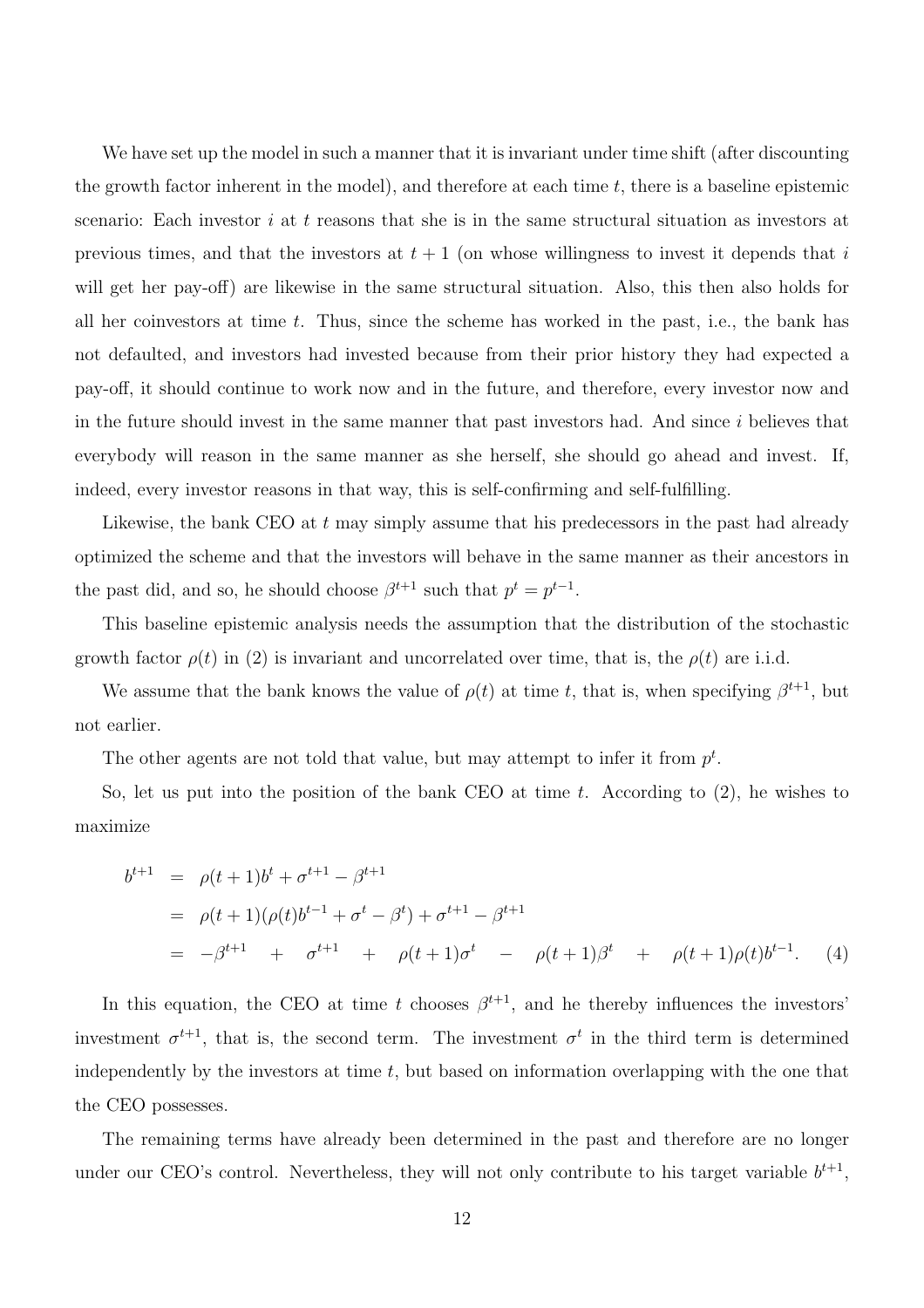but may also determine the investment decisions  $\sigma_i(t)$ .

Thus, the CEO has to model the investment decisions of the investors i at t and  $t + 1$ .

b<sup>t</sup> will grow in time at a higher rate than  $\rho$  as long as  $\sigma^t > \beta^t$ . And when  $\rho > \rho_I$ , any such positive difference  $\sigma^t - \beta^t$  will make a growth contribution at a higher rate thant the investors can achieve by alternative schemes.

#### 2.3 Analysis of possible growth dynamics

What follows is an analysis of the optimal strategies for the investors given that there is no risk of default and that they knew  $\beta^{t+1}$ . While this assumption does not hold in our model, the following analysis nevertheless should be helpful to understand the dynamics of the model.

To understand the default risk dynamics we need to understand the mutual anticipation of the agents which we will analyze which the help of epistemic game theory below. However, the analysis that follows here (for the risk free case), is an important preparation for this analysis. As our agents are all assumed to know the equations of the model, and know that the equations are common knowledge, the agents are assumed to be able to do the analysis of the risk free case that we do here. Thus, we can make use of some of our results from analyzing the risk free case in the analysis of the mutual anticipation of the agents below.

In the situation where i at t expects no default, by  $(1)$  and  $(3)$ , we have the target variable  $\pi_i^{t+1} = \beta^{t+1} \frac{\sigma_i^t}{\sum_j \sigma_j^t} - \bar{\rho}_I(t+1) \sigma_i^t$ . This should be positive for an investment to make sense, and the investor hopes to achieve the optimal value of  $\pi_i^{t+1}$ . Since the investment decision of i is  $\sigma_i^t$ , we need to evaluate the derivative

$$
\frac{d\pi_i^{t+1}}{d\sigma_i^t} = \frac{\beta^{t+1}}{\sigma^t} \frac{\sum_{k\neq i} \sigma_k^t}{\sum_j \sigma_j^t} - \bar{\rho}_I(t+1) \tag{5}
$$

which in the case when all  $N$  investors invest the same amount becomes

$$
=\frac{\beta^{t+1}}{\sigma^t} \frac{N-1}{N} - \bar{\rho}_I(t+1).
$$
\n(6)

At investment optimum, this has to vanish, which is the case iff

$$
\beta^{t+1} = \frac{N}{N-1} \bar{\rho}_I(t+1) \sigma^t. \tag{7}
$$

Thus, if all investors picked their optimal investment volume in response to a given  $\beta^{t+1}$ , the following price would result:

$$
p_{\text{eq}}^{t} = \frac{N}{N-1} \bar{\rho}_I(t+1).
$$
 (8)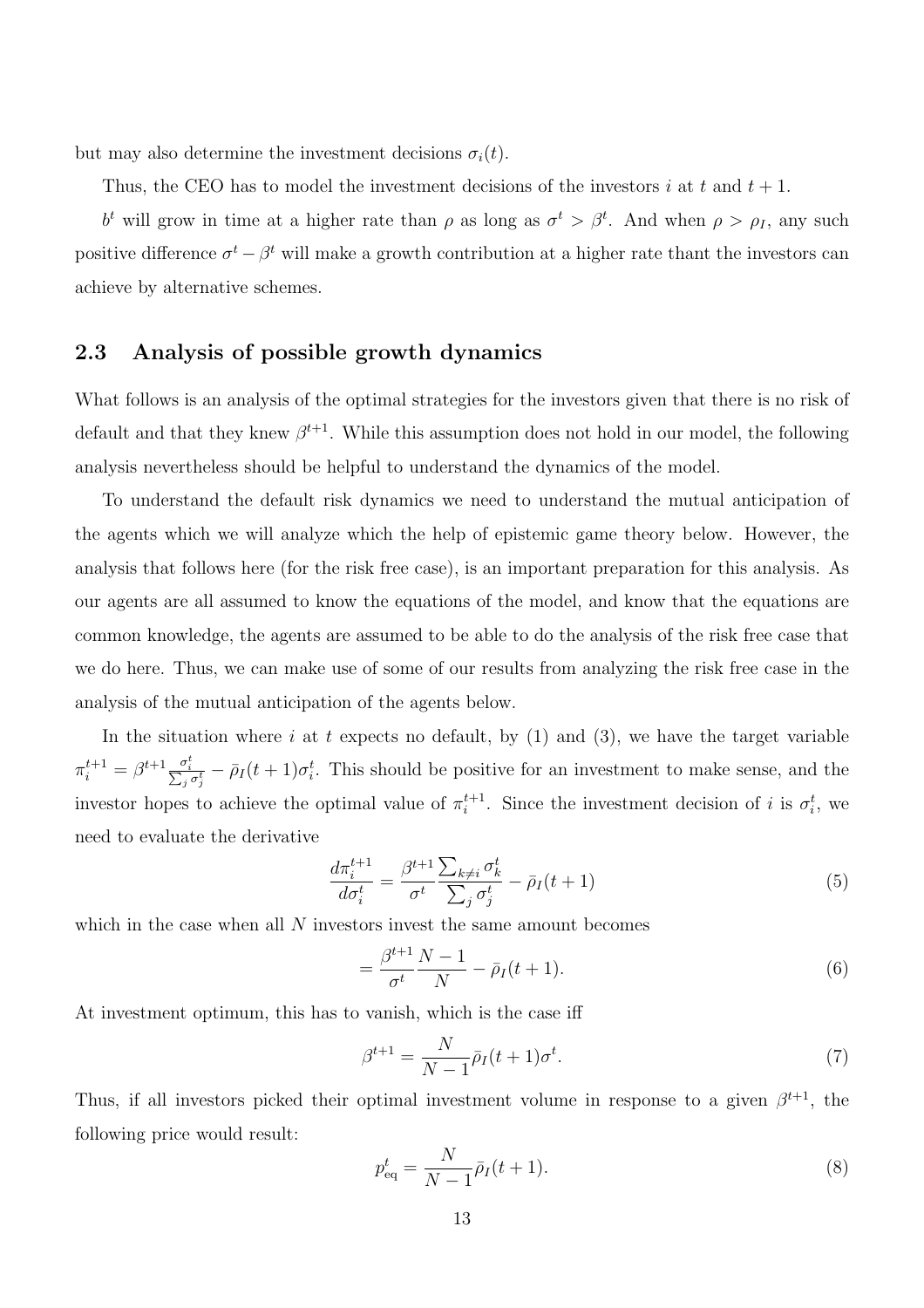Thus, by (7), when  $\beta^{t+1}$  is larger than  $\frac{N}{N-1}$  times the total endowment of all (assumed to be equally endowed) investors, they may all wish to invest all the money they have in the bank *given that there is no risk of default of the bank.* If  $p_{\min}^t := \bar{\rho}_I(t+1)\sigma^t < \beta^{t+1}$ , investment is already desirable for the investors, as they receive a positive pay-off, but if  $\beta^{t+1} < \frac{N}{N-1} \bar{\rho}_I(t+1) \sigma^t$ , then they can increase their pay-off by reducing their investment. In this case, a coordination problem between the investors arises. For instance, they could all invest the same share of their money until equality is reached in (7). Or some could invest all their money while others completely abstain. Thus, this coordination obviously does not possess a unique solution. For the CEO, however, what is of interest is simply the existence and stability of a solution, but not the distribution of investments between the various investors. Of course, it may be possible that the investors are not able to solve this coordination problem, resulting in a lower price.

From (8), we see that the equilibrium price has to grow at a higher rate than the economy growth rate  $\rho_I$ . But this is a finite size effect that disappears in the limit  $N \to \infty$ .

In the general case, the vanishing of (5) leads to the equation

$$
\sigma_i^t = \sqrt{\sum_{k \neq i} \sigma_k^t} \left( \sqrt{\frac{\beta^{t+1}}{\bar{\rho}_I(t+1)}} - \sqrt{\sum_{k \neq i} \sigma_k^t} \right). \tag{9}
$$

When  $N$  is large and hence the influence of each investor is small, this is approximated by

$$
\sigma_i^t = \sqrt{\sigma^t} \left( \sqrt{\frac{\beta^{t+1}}{\bar{\rho}_I(t+1)}} - \sqrt{\sigma^t} \right). \tag{10}
$$

Thus, when the adjusted growth rate of  $\beta$  exceeds that of  $\sigma$ , the investors will like to invest. While the investors at time t do not know the actual  $\beta^{t+1}$ , they may try to infer a trend from observed past price movements and base their investment decisions on an extrapolation of that trend.

If  $\sigma^{\tau} = \beta^{\tau}$  for all times  $\tau$ , then the pay-off of the bank is always zero, but it does not default. If in this case, we have (7), then

$$
\sigma^{t+1} = \frac{N}{N-1} \bar{\rho}_I(t+1) \sigma^t,\tag{11}
$$

and the investments grow geometrically in time. When the bank wants to make a profit at the equilibrium (8), then, by looking at the first four times in (4), we must have

$$
\sigma^{t+1} + \rho(t+1)\sigma^t > \frac{N}{N-1}\bar{\rho}_I(t+1)(\sigma^t + \rho(t)\sigma^{t-1}),\tag{12}
$$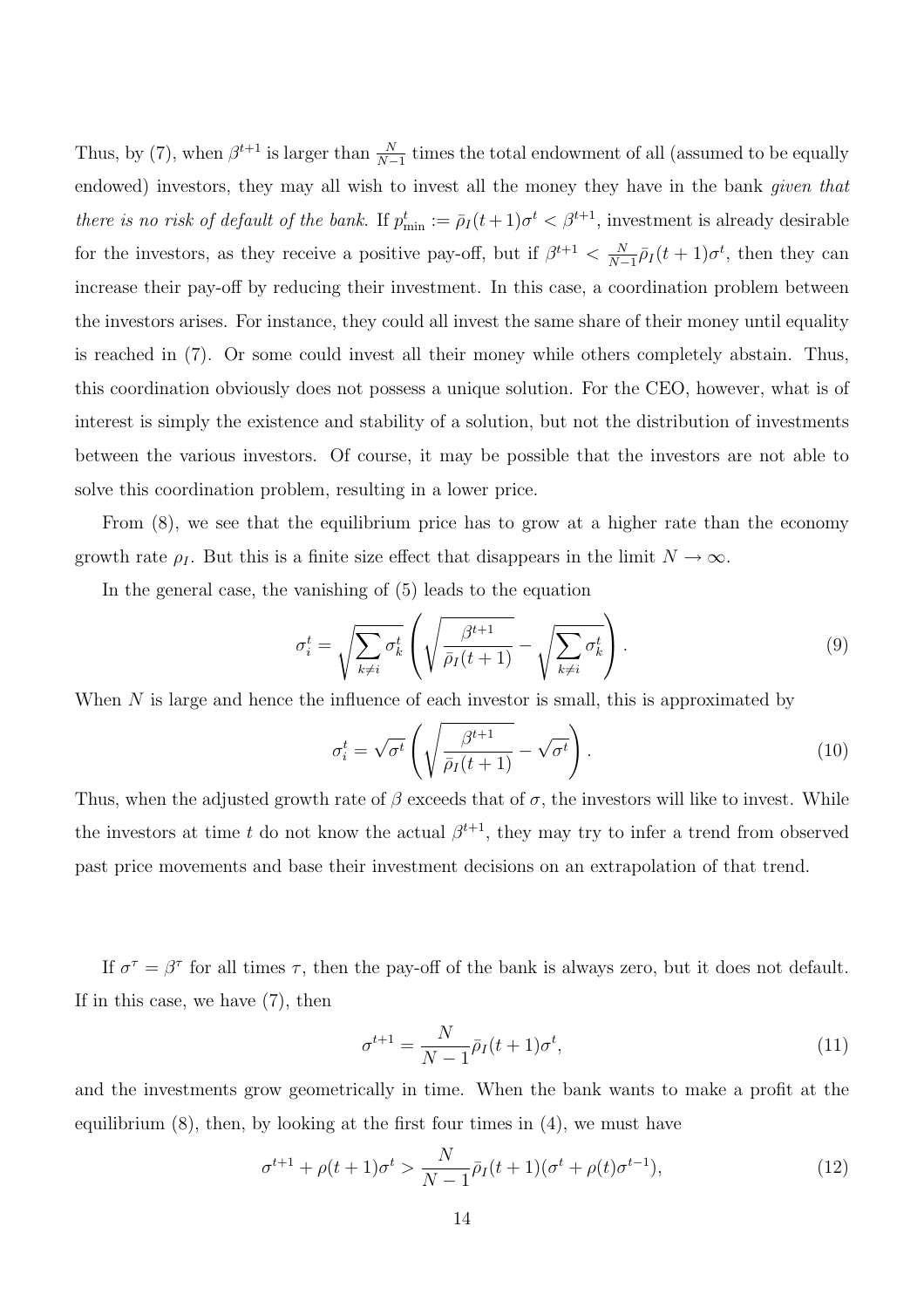that is, the investments have to grow at an even higher rate.

Of course, this is sustainable only in the asymptotic limit  $N \to \infty$ , as for finite N it is not matched by the growth of the endowments of the investors.

To summarize: If the  $\beta$ 's grow slower than the  $\sigma$ 's, it cannot be a sustainable strategy over time to invest. As long as the endowments of the investors are not fully invested and as long as the mean of the  $\rho(t)$  is bigger than the mean of the  $\rho_I(t)$ , the value pie can be enlarged and there are more profits to be distributed among bank and investors. But if endowments are fully invested, it is not possible that both bank and investors sustainable profit from trade exceeding their own natural growth rates.

In the case where the investments also grow geometrically at a rate of  $\frac{N}{N-1} \bar{\rho}_I(t)$  and where everything is invested at time  $t$  with the condition  $(7)$ , the bank might be able to absorb a shortfall  $\sigma^{t+1} < \beta^{t+1}$  if there are some earnings from previous periods left, i.e.,  $b^t > 0$ , and if the random factor  $\rho(t+1)$  is sufficiently large. If not, the bank may get into trouble. Now, if in this situation, one of the investors starts to worry about  $\rho(t+1)$  being too small, she may get cold feet and decide to not invest. In that case,  $\sigma^{t+1}$  becomes still smaller, and the likelihood of a default increases. Thus, if one investor worries that another one might worry and will not invest, he should not invest either. In this manner, a downward cascade may set in that leads to the sure default of the bank. The bank CEO, however, may try to adjust  $\beta^{t+1}$  so as to influence the beliefs of the investors and induce them to invest after all.

In short, the situation for the investors is the following. They already can make a profit at any price above  $p_{\min}^t$ , leading to a growth rate larger than  $\bar{\rho}_I$ , but in order the maximize their pay-off, they may reduce their investments to get a better price. At the condition (7) that determines their optimal investment value, a growth rate of investments (11) is needed that is not sustained by the growth of the endowments. Therefore, the investors may worry that  $\beta$  is too high and stop investing for fear of a crash. And in fact, they may also stop because they fear that somebody else worries about the possibility of a crash. In contrast, when  $\beta$  is too low, first of all, their investment may not pay enough, and secondly, they may worry that the bank will get into trouble and default. And, of course, they may fear that others worry about this possibility.

If an investor knew  $\beta^{t+1}$  and the investments of her colleagues, she could determine her optimal investment  $\sigma_i^t$  from the equilibrium growth condition (7). For the bank CEO, the situation is different, as his pay-off will depend on the future investments  $\sigma^{t+1}$ , and he can only try to influence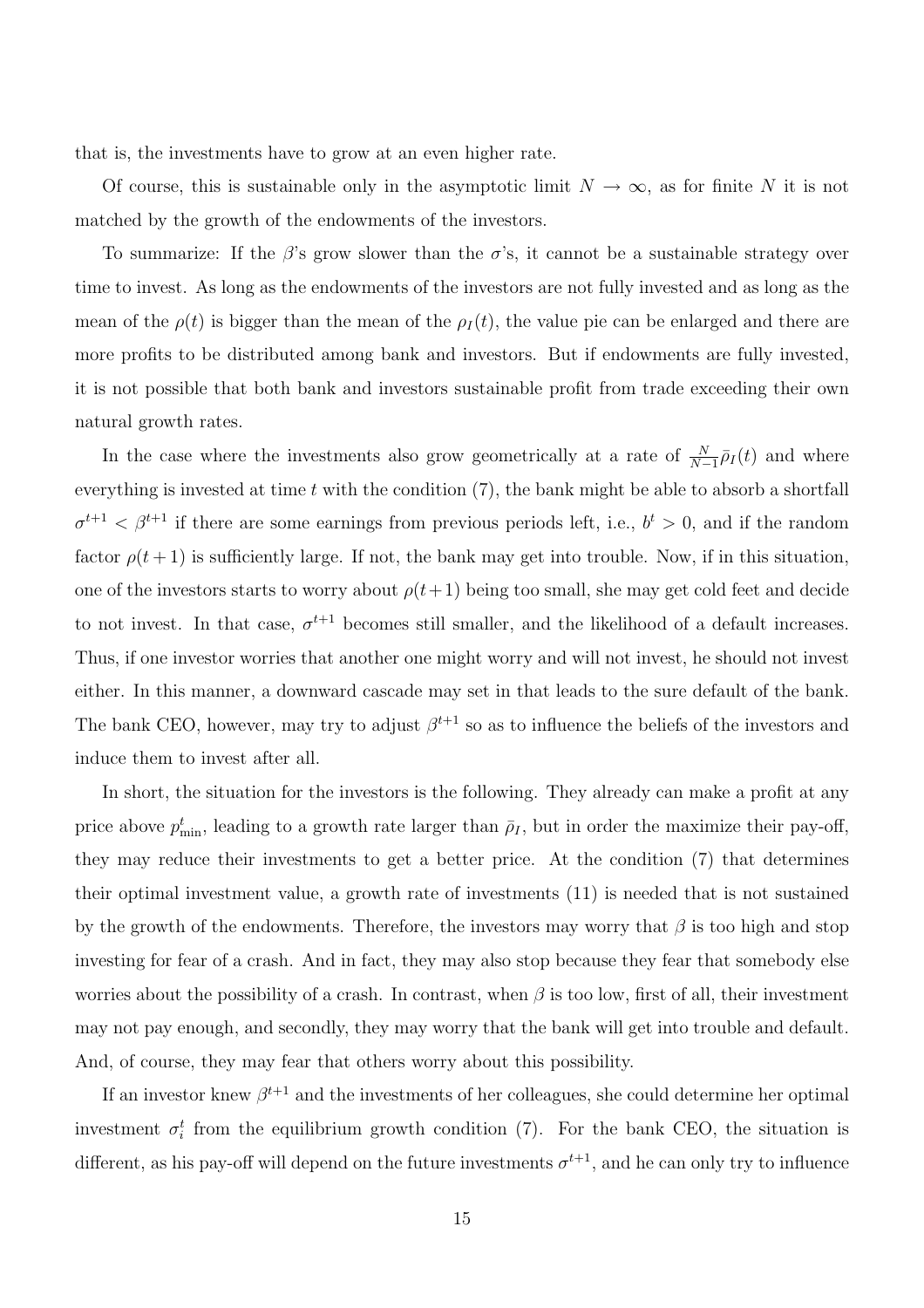the expectations of future investors by choosing his current  $\beta^{t+1}$ .

#### 2.4 Cognitive Dynamics and Epistemic Analysis

So far, we analyzed the case when the  $b<sup>t</sup>$ 's are high, and there is no risk of default. Then we are in a standard market regime. However, when the  $b<sup>t</sup>$ 's are small, and there is the risk of default, the dynamics get far more complex. To analyze these dynamics, we make use of epistemic game theory.

We consider continuous mappings of the form:

$$
\lambda_i^t: H_i^t \to M(p^t \times b^{t-1} \times \rho(t) \times p^{t+1} \times b^t \times \rho(t+1) \times b^{t+1} \times S^t \times S^{t+1} \times H^{t,-i} \times H^{t+1,-i}) \tag{13}
$$

Technically spoken, hypotheses  $h_i^t \in H_i^t$  are types as in epistemic game theory. However, it may be a better wording to call them the hypotheses of the agents. M is a probability measure. Given a compact metrizable space  $\omega$ , write  $M(\omega)$  for the space of all Borel probability measures on  $\omega$ , where  $M(\omega)$  is endowed with the topology of weak convergence (and so is again compact metrizable).

Each  $H_i^t$  is a compact metrizable space. Members of  $H_i^t$  are called hypotheses for player i at time t. Members of  $p^t \times b^{t-1} \times \rho(t) \times p^{t+1} \times b^t \times \rho(t+1) \times b^{t+1} \times S^t \times S^{t+1} \times H^{t,-i} \times H^{t+1,-i}$  are called states (of the world) *at t*.

The hypotheses express that each agent at t needs to reason about all other agents at both t and t+1 in deriving their own strategies. The hypotheses express all possible configurations of beliefs of the agents, both about relevant quantities of the world, and about the respective beliefs of other agents, that is, their cognitive states from which they will then derive their strategies. Epistemic game theory helps us to analyze which cognitive states, together with additional assumptions like common knowledge of rationality, are consistent with which actions of the players. Using the type mapping, we can express all possible configurations of higher order beliefs.

These will be helpful in our analysis. For instance, the bank has a belief over the strategies of the investors at time t (take the marginalize the type of the bank to  $S<sup>t</sup>$  to get this belief). Thus, it has a belief about the price that will come about at t, conditional on a choice of  $beta^{t+1}$ that the bank executes. Thus, the bank can plan ahead which price  $p<sup>t</sup>$  it believes will be likely to be visible. Now the bank also has a prior belief on how the investors at  $t + 1$  will react to the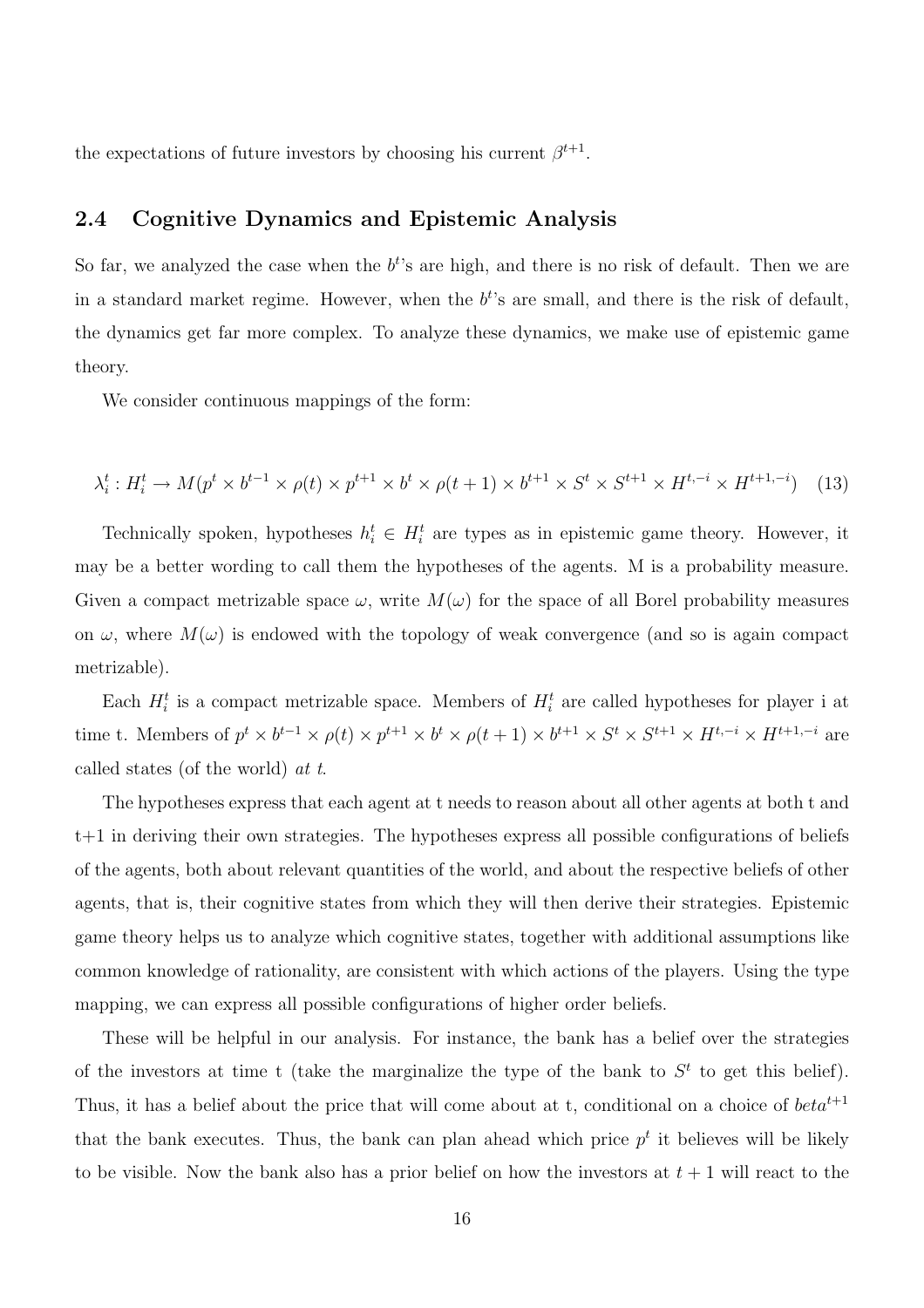observation of this price. Marginalize the type of the bank at t to  $p^t \times H^{t+1,-i}$  to get this belief. All these information can be conveniently coded in the type construction that we outline above. For general information about this construction, consult Brandenburger (2007). Note that we can also encode in this hypotheses space how the bank believes to be able to strategically influence the hypotheses of the investors at time  $t+1$  by manipulating the price. More general, the hypotheses space construction enables us to express and analyzes reflexive dynamics among hypotheses of different market participants, which is, to our knowledge, a novelty to the literature.

But the investors, in our model, are similarly smart agents as the bank. The investors can also entertain beliefs how to strategically influence the beliefs of the CEO at  $t+1$  by manipulating the price at t. However, there is an asymmetry in the model, which is that the bank at t knows about  $b^{t-1}$  and  $\rho^t$ , while the investors do not know about this.

However, epistemic game theory does not tell us where the concrete hypotheses of the agents come from. We need to make additional assumptions at this point. From our analysis of the case without default above, we can already take some useful hints for this analysis.

### 2.5 Analysis of a specific case

This section is draft and incomplete.

We analyze the following specific case. The  $\rho(t)$  are uniformly distributed on the interval [0.6 – 1.6]. The *rho<sub>I</sub>* is fixed to 1.05.

We assume that for the time periods up to  $t = 0$ ,  $\beta^t = \sigma^t$  and  $b^t = 0$ . We assume that it is common knowledge among investors that  $b^t = 0$  for all time periods up to time zero.

We definite  $\beta^1 = \rho_I \sigma^0$ , and  $\sigma^0$  is a fixed value.

Now we assume that innovative types appear at time one. The innovative CEO at time one sets  $\beta^2 = 1.02 \rho_I^2 \sigma^0$ . The investors stay with the default strategy at time one:  $\sigma_i^1 = \rho_I \sigma_i^0$ . The results in a price  $p^1 = 1.02 \rho_I$ .

At  $t = 2$  the investors know that the bank will default, if they do not adjust their strategies. They know that they need to invest at least  $1.02\rho_I^2 \sigma_i^0$  to keep the bank alive. They also know from the assumption of common knowledge of the equations of the model and the common knowledge of the distribution of the  $\rho(t)$ 's and  $\rho_I$ , that 'a growth period could start now': There is room to increase overall profits from both bank and investors, as the investors are not yet fully invested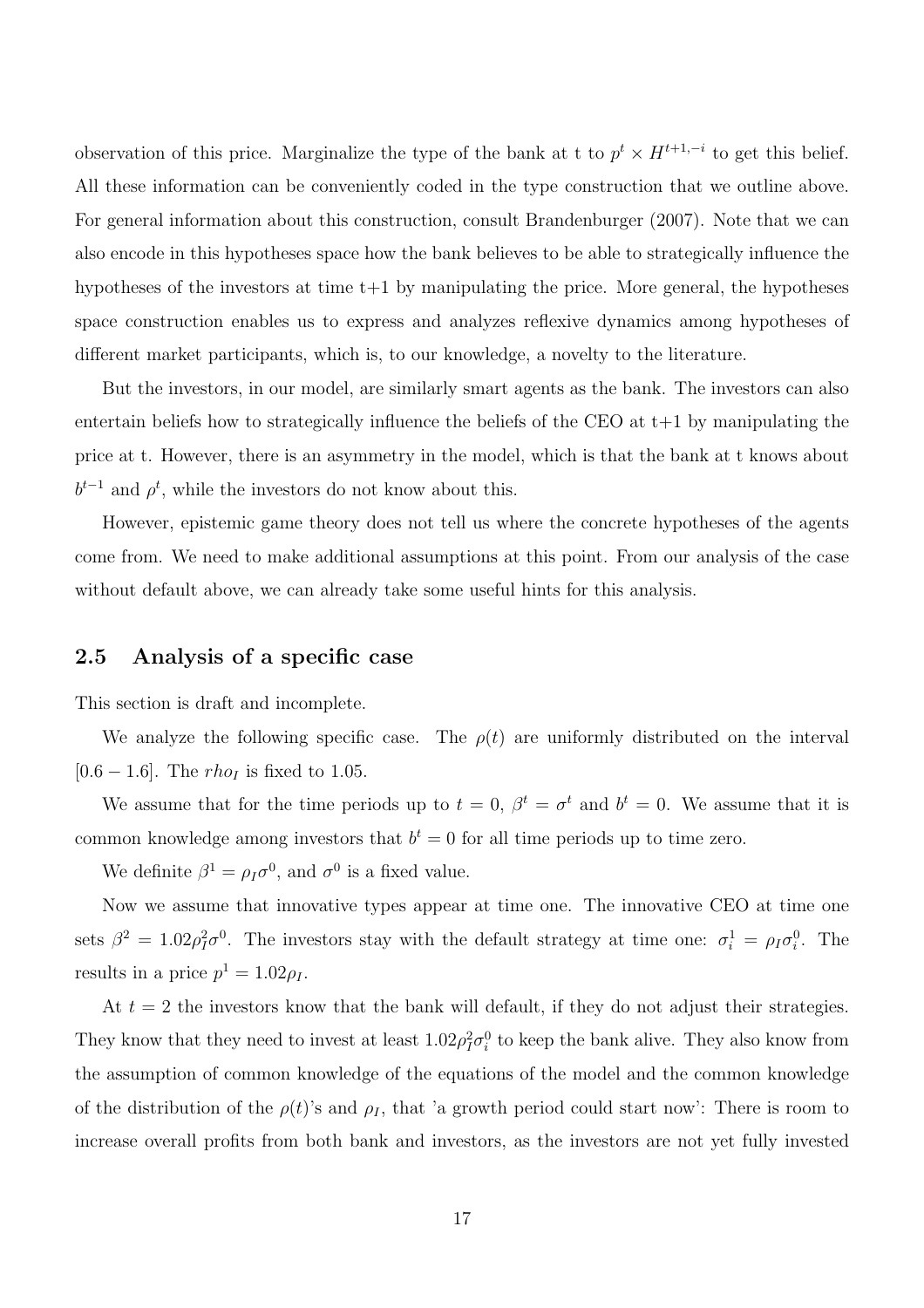with all their endowments, and the bank has a higher growth rate as the investors. However, from common knowledge of the equations of the model, all agents also know (as they can do the same analysis as in this paper under 'possible growth dynamics' that this growth period is not sustainable forever.

However, the investors do not know exactly when the endowments will be fully invested, as they can only observe the price and cannot fully deduce the  $\sigma^{t}$ 's from the observation, as they have a lack of knowledge of the  $b^t$  from time one on (as the process of the  $\rho(t)$  is stochastic, they cannot deduce the value of the  $b<sup>t</sup>$ 's from their knowledge that  $b<sup>t</sup> = 0$  for the periods up to  $t = 0$ ).

Thus they do know know exactly when the growth dynamic will break down. They also don't know the precise value of the balance cushion of the bank that it might accumulate over time.

In the type space, there is an implicit recursion on all hypotheses until the infinite future. The agents thus reason through all time periods.

#### 2.6 What can the agents read from prices

To be completed. Please watch out for a new version of the paper.

### 3 Discussion and Conclusion

How do economic agents form expectations regarding prices, when there is a fundamental uncertainty about the market process, like after financial crises? How does the formation of expectations fold back to the realized economic process, and in particular, to the selection of one of multiple possible equilibria in the economic process?

The main contribution of this paper is to present a model in which these questions can be addressed in a systematic way. We provide a structure for conceptualizing and understanding how the fundamental economic world of achieved trades and production and the "cognitive" world of the (mutual) expectations of the economic agents interact in a dynamical manner.

In our model, individual agents entertain higher order beliefs regarding the expectations of other economic agents, which are the basis for their own expectation formation.

The agents can observe prices as the aggregate result of the collective activity of all agents, but they do not know the full details about other agents. The agents hence learn indirectly about the expectations of the other agents by observing prices and their movements over time.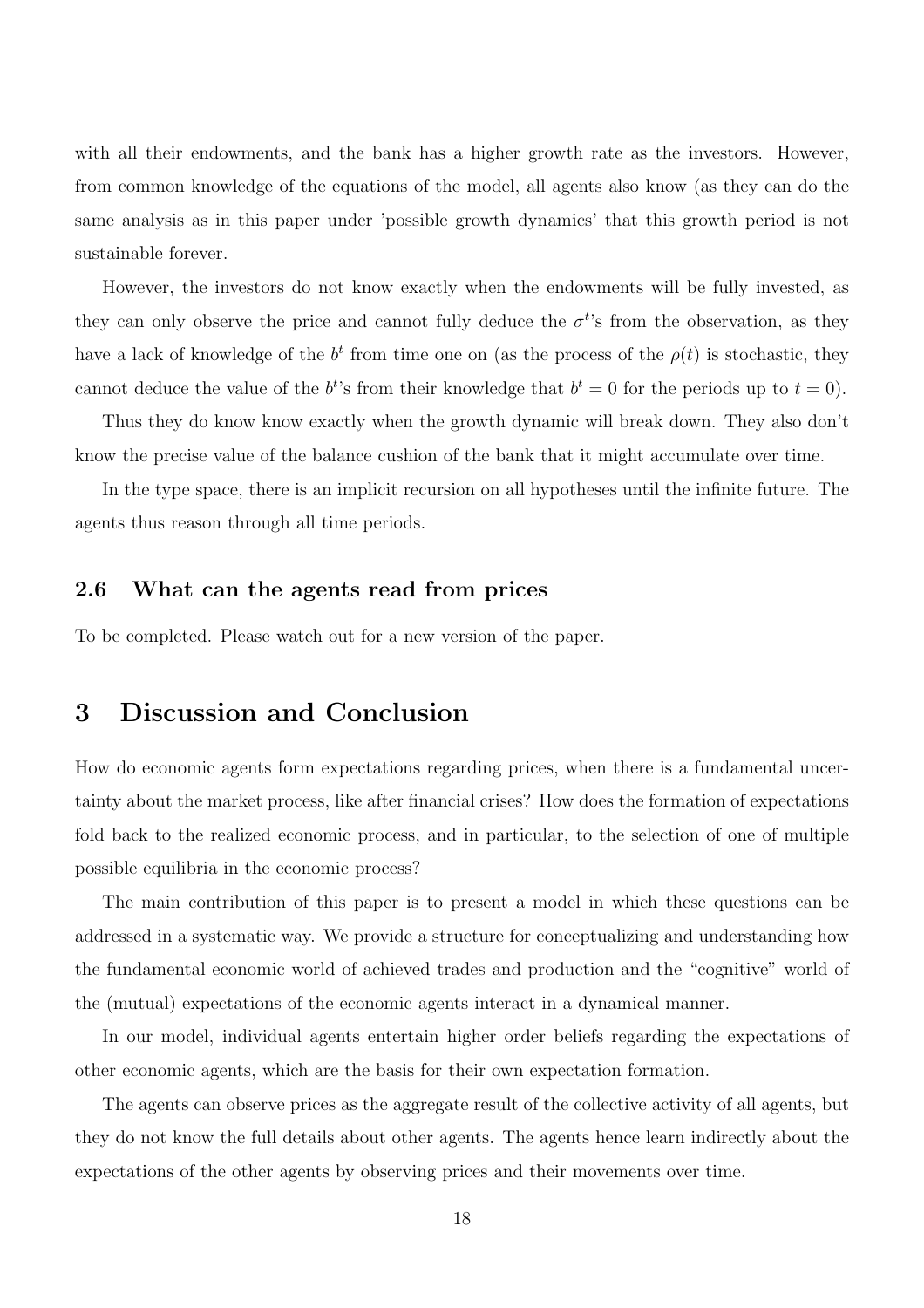We argue that in context of global crisis such as the financial crisis of 2008, information about the likelihood that the economic process favors one equilibrium (for instance, an optimistic one) over another (for instance, a pessimistic one) is often more important than information about fundamentals. This type of information is endogenous, because it is basically information about the higher order beliefs of the other agents. With our model, we offer a structure to study how this type of information can be extracted from prices.

With our model, from a technical point of view, we also contribute to the literature on learning in games. In the literature, most models of learning in games study situations in which the actions of other agents can be observed. In our model, the agents cannot observe the actions of other agents, but they learn about the actions of others indirectly via the observation of aggregate quantities like prices.

In real life, we argue, beliefs of economic agents are often inconsistent. The model helps to study such situations, and if and how beliefs become consistent over time via the common observation of prices.

Uncertainty in higher order beliefs can cause inefficiencies in the coordination of the agents. Are such uncertainties one cause of inefficiencies after crises, when the market is 'confused'?

We see these questions as crucial for developing a more realistic understanding of current real world economic phenomena. We hope that our model can provide a basis for the study of these questions.

## References

- [1] Akerlof, G. 1970. The Market for "Lemons": Quality Uncertainty and the Market Mechanism. The Quarterly Journal of Economics, Vol. 84, No. 3, pp. 488-500
- [2] Akerlof, G. Shiller, R. 2009. Animal Spirits. Princeton: Princeton University Press.
- [3] Angeletos, G.M., La'O, J. 2011. Decentralization, Communication, and the Origins of Fluctuations. Working Paper. MIT.
- [4] Arthur, B. 1994. Inductive reasoning and bounded rationality. American Economic Review, Vol.84, pp.406-411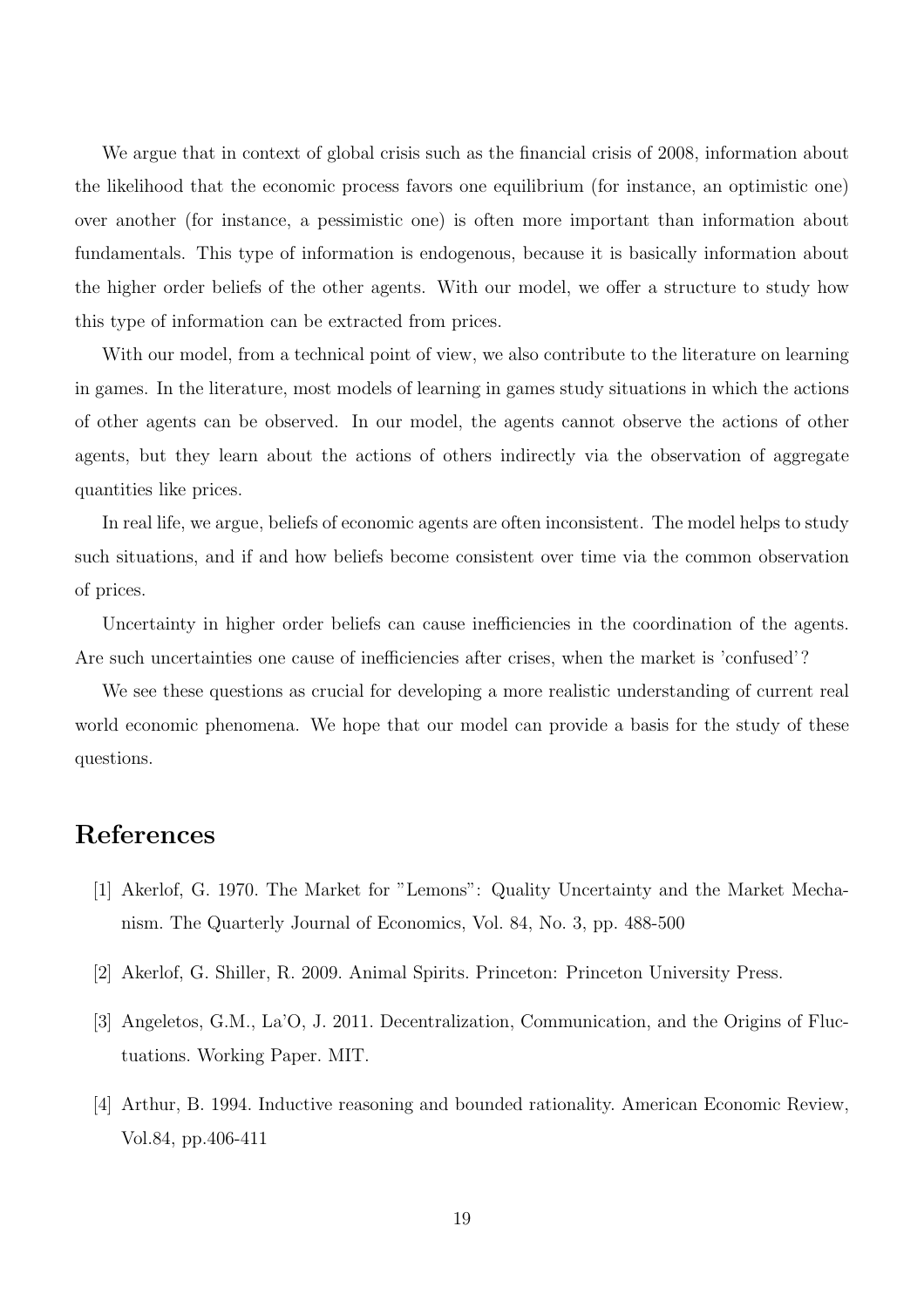- [5] Brandenburger, B. 2007, "The Power of Paradox: Some Recent Developments in Interactive Epistemology" International Journal of Game Theory, Vol. 35, 2007, 465-492
- [6] Ben-Porath, E., Heifetz, A. 2010. Common Knowledge of Rationality and Market Clearing in Economies with Asymmetric Information. Northwestern University: Discussion Paper.
- [7] Bernheim, D. 1984. Rationalizable Strategic Behavior. Econometrica, Vol. 52, No. 4, pp. 1007-1028.
- [8] Carlsson, H., van Damme, E. 1993. Global Games and Equilibrium Selection. Econometrica, Vol.61, pp.989-1018
- [9] Colander, D., Howitt, P., Kirman, A., Leijonhufvud, A., and Mehrling, P. 2008. Beyond DSGE Models: Toward an Empirically Based Macroeconomics. American Economic Review: Papers & Proceedings 2008, 98:2, 236240
- [10] Debreu, G. 1959. Theory of Value. Yale: Yale University Press.
- [11] Diamond, P., Fudenberg, D. 1989. Rational Expectations Business Cycles in Search Equilibrium. The Journal of Political Economy, Vol. 97, No. 3, pp. 606-619.
- [12] Dubey, P. Geanakoplos, J. and Shubik, M. 1987 The relevation of information in strategic market games. Journal of Mathematical Economics 16, pp 105-137.
- [13] Ehrig, T. Jost, J. 2010a. Strategic Rational Expectations. Conference Paper. Midwest Theory Meeting, Northwestern University: Chicago.
- [14] Ehrig, T. Jost, J. 2010b. A Game Theoretical Approach to Expectation Formation in Markets. Conference Paper. Symposium of the Spanish Economic Association, Madrid.
- [15] Farmer, D. and Geanakoplos, J., The Virtues and Vices of Equilibrium and the Future of Financial Economics, Complexity, Vol. 14, no. 3, 2008
- [16] Feinberg, Y. 2005. Games with Unawareness. Working Paper. Stanford: Stanford Business School.
- [17] Foster, S. Young, P. 2003. Learning, Hypothesis Testing and Nash Equilbrium. Games and Economic Behavior Volume 45, Issue 1, Pages 73-96.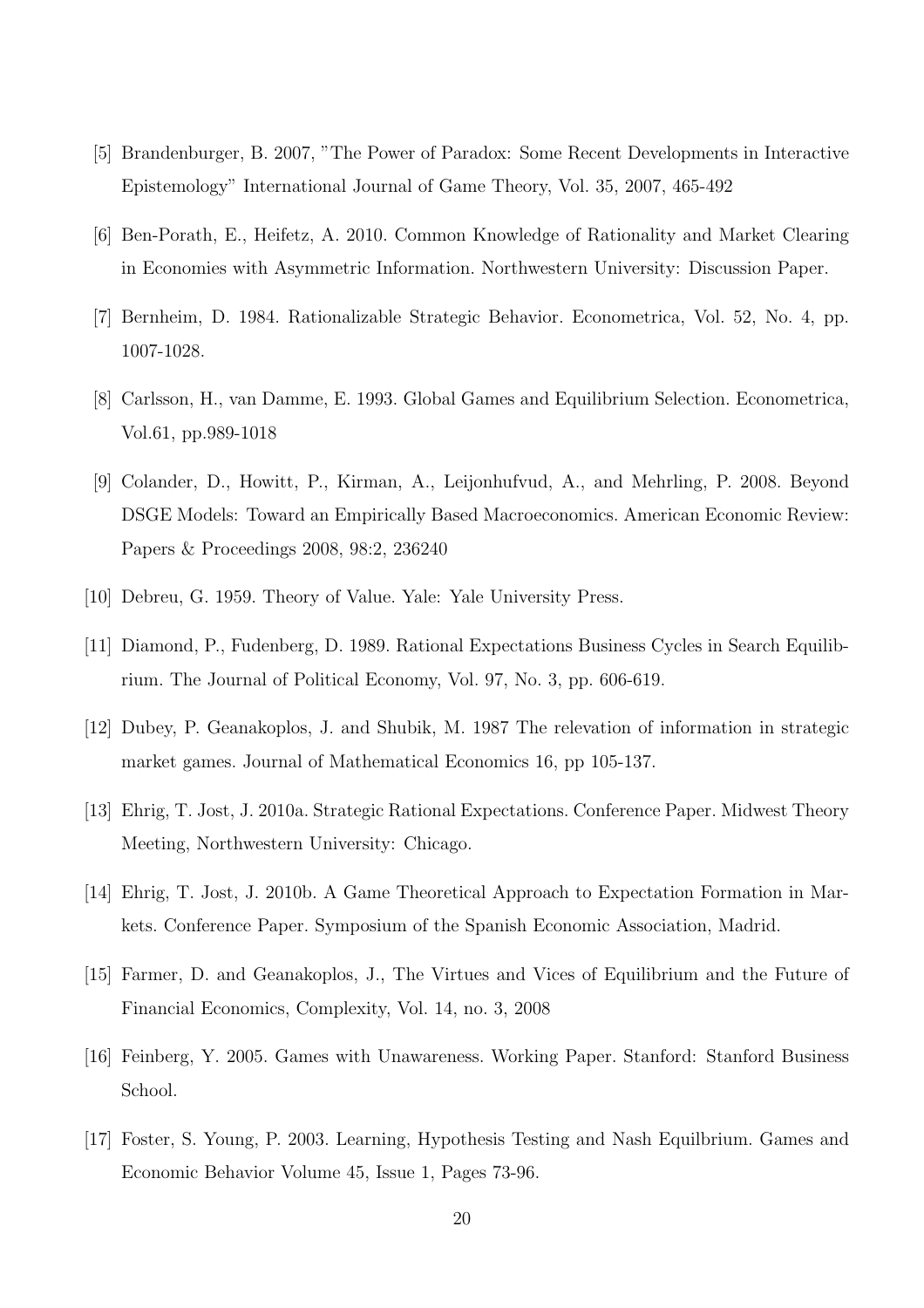- [18] Fudenberg, D. and Levine, D., 1998. The Theory of Learning in Games. MIT Press: Cambridge, MA.
- [19] Geanakoplos, J. 2004. The Arrow-Debreu Model of General Equilibrium. Cowles Foundation Paper. Yale: Yale University.
- [20] Harsanyi, J. 1967. Games with Incomplete Information Played by 'Bayesian' Players, Part I. The Basic Model. Management Science, 14(3), pp. 159-82.
- [21] Kadane, J and Larkey, P. 1982. Subjective Probability and the Theory of Games. Management Science 28 (2): 113-120.
- [22] Kawamura, E. 2005. Competitive equilibrium with unawareness in economies with production. Journal of Economic Theory 121, pages 167191
- [23] Krugman, P. 2009. How did Economists get it so wrong?, New York Times, September 2, 2009
- [24] Lorenzoni, G. A Theory of Demand Shocks. American Economic Review 2009, 99:5, 20502084
- [25] Makowski, L., Ostroy, J. 1995. A revision of the first theorem of welfare economics, The American Economic Review, 85, 808-827
- [26] Malevergne, Y., Sornette, D. 2006. Extreme financial risks, Springer
- [27] Milgrom, P. Stokey, N. 1980. Information, Trade and Common Knowledge. Journal of Economic Theory, 26, 17-27, 1982
- [28] Morris, S., Shin, H. 2000. Rethinking Multiple Equilibria in Macroeconomic Modeling. NBER Macroeconomics Annual, Vol. 15, pp. 139-161.
- [29] Morris, S., Shin, H. 2006. Global Games: Theory and Applications. Chapter 3 (pp.57-114) in: Cambridge Collections Online, Cambr.Univ.Press
- [30] Muth, J. 1961. Rational Expectations and the Theory of Price Movements. Econometrica, Vol. 29, No. 3 (Jul., 1961), pp. 315-335
- [31] Romer, D. 2006, Advanced Macroeconomics, McGraw Hill